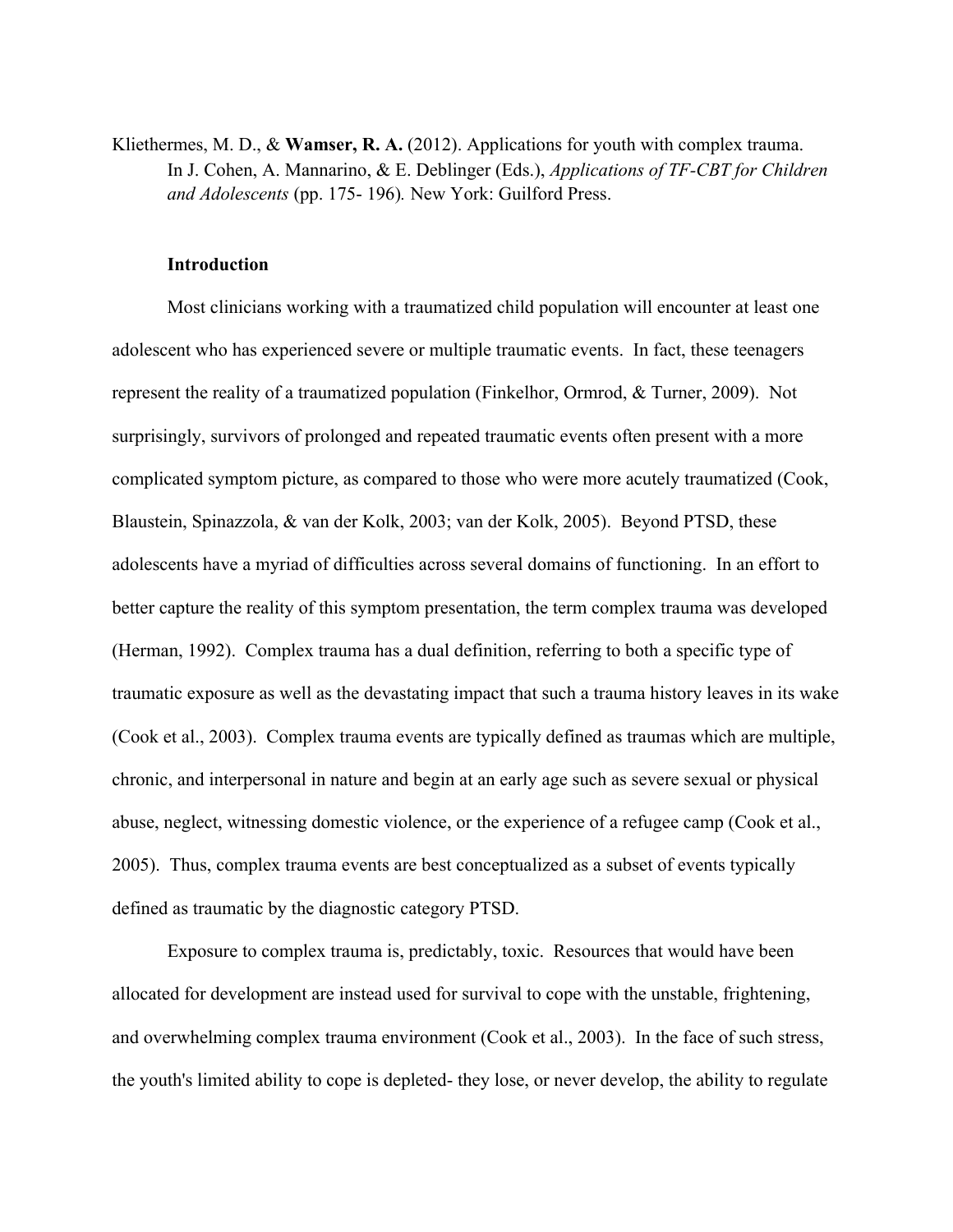themselves. In fact, dysregulation is cited as the hallmark characteristic of children and adolescents who have experienced complex trauma (Spinnazola et al., 2005). The inability to regulate oneself results in a broad range of difficulties across various contexts. The impact of complex trauma then does not easily lend itself to a specific list of behavioral symptoms. Instead, broad domains of impaired functioning have been observed including difficulties of regulation in affect, behavior, biology, attention and cognition, self, and relationships with others (Cook et al., 2005; van der Kolk, 2005). Complex trauma is not currently formally recognized by any diagnostic construct but has been described in two potential diagnostic categories, namely, Disorders of Extreme Distress Not Otherwise Specified (DESNOS) and Developmental Trauma Disorder (DTD), which have been proposed for inclusion in DSM-IV and DSM-V (Roth, Newman, Pelcovitz, van der Kolk, & Mandel., 1997; van der Kolk, 2005).

#### **Why Adaptations of TF-CBT Are Necessary**

Working with a complex trauma population has many unique challenges that necessitate adaptations to the Trauma-Focused Cognitive Behavioral Therapy model (TF-CBT; Cohen, Mannarino, & Deblinger, 2006). TF-CBT effectively addresses trauma-related symptoms, such that following treatment, the child or adolescent will return to pre-trauma functioning. For survivors of complex trauma, this goal may not be initially feasible. For many, the traumatic events began so early in life and with exhausting regularity such that there is no prior baseline to return to. For them, trauma has become a "way of life." Further, whether the result of continuing consequences from the traumatic event or from the youth's struggles, their environment often remains chaotic during treatment, and legitimate crises occur frequently (Cook et al, 2003). The youth may experience a placement change, enter a residential treatment facility, the parental rights of their parents may be terminated, or they may be expelled from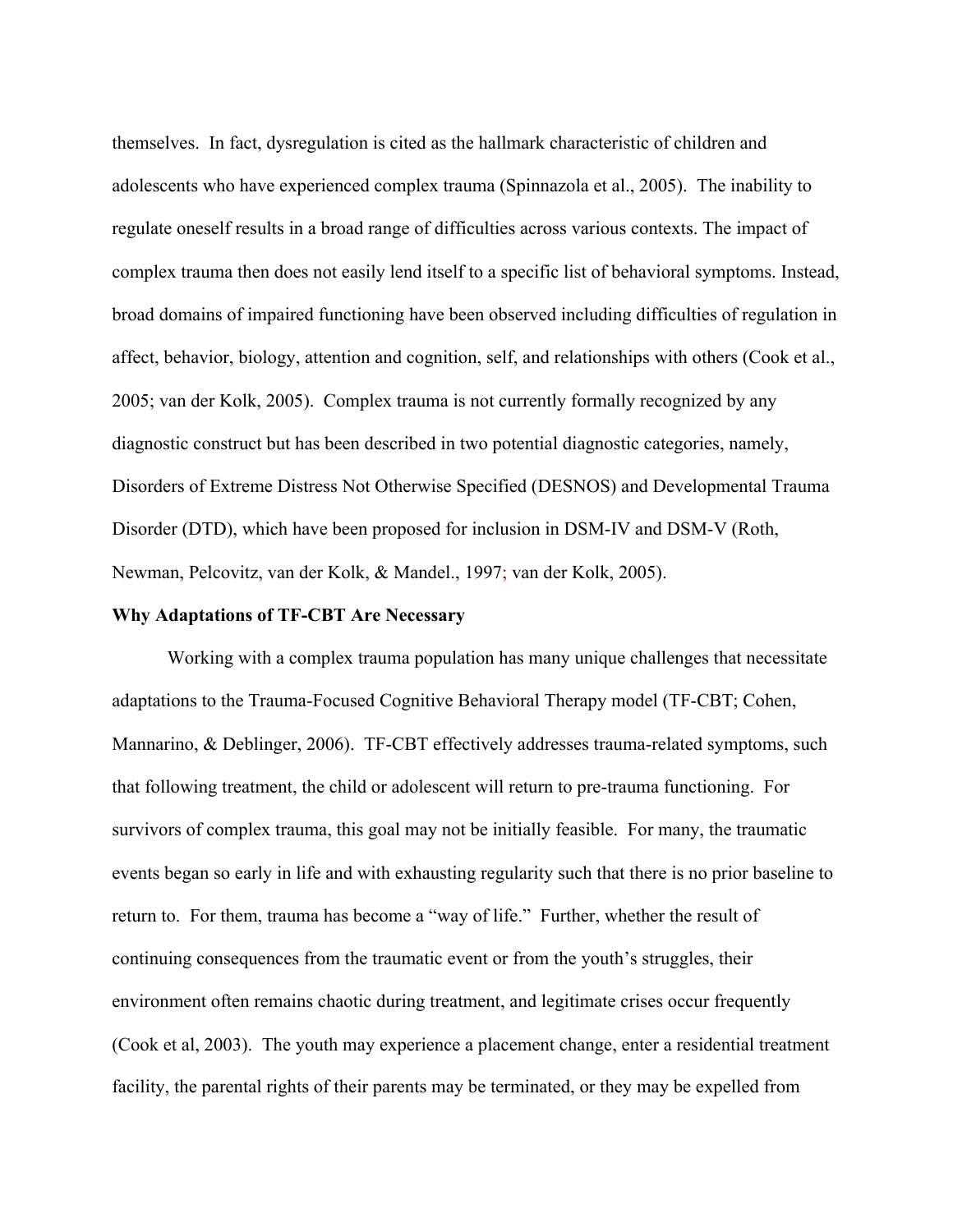school. Ongoing chaos tends to characterize the lives of complex trauma survivors. These crises are often not attempts to avoid trauma-related content but instead are relevant challenges that require attention in treatment. Effective trauma-focused treatment, however, requires multiple, uninterrupted sessions focused on processing trauma-related content (Cohen, Mannarino, & Deblinger, 2006). Trauma work may then dissolve into a series of "starts and stops" as these crises occur. Continuing to only process past events irrespective of current pressing issues is illadvised as this can result in a serious breach in the often tenuous therapeutic relationship.

The laundry list of presenting problems in a complex trauma population also necessitates adaptations to the TF-CBT model. First, complexly traumatized adolescents have often experienced a variety of inconsistent and unpredictable interpersonal experiences, ranging from inappropriate closeness, indifference, and victimization (Cook et al., 2003). Survivors of complex trauma may be distrustful of others, view others as being unpredictable, uncontrollable, and hostile. These attachment difficulties are brought with them to the therapeutic relationship (Courtois, 1999). It is not uncommon for the adolescent with a complex trauma history to initially present as being highly guarded or avoidant for weeks to months. The consistency and attunement of a good therapist may be a foreign experience to an adolescent survivor of complex trauma as even this typically benign aspect of the therapeutic relationship may be anxiety provoking (Courtois, 2004). Trauma work necessitates a solid working alliance, as, for example, exposure work ideally occurs in the context of a safe environment with a supportive therapist. Given the attachment issues that adolescents with complex trauma may present with, special therapeutic strategies may be needed to advance treatment.

Dysregulation characterizes the complex trauma population and often permeates various domains of functioning including, affect, behavior, cognition, and self-concept (van der Kolk,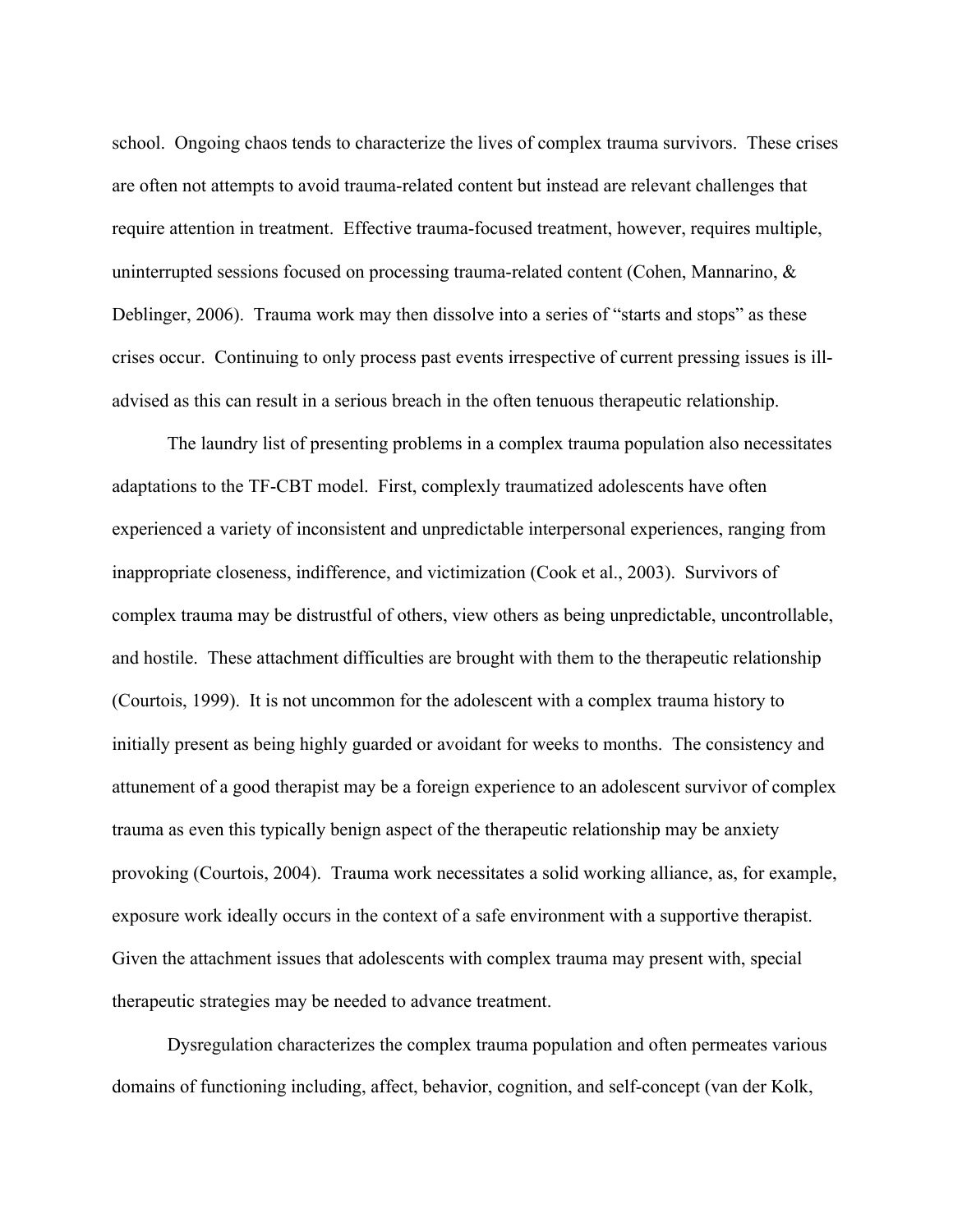2005). These youth are excessively reactive to events in their environment. Such self-regulation difficulties typically result in significant, ongoing adversity for these youth. For example, emotional and behavioral dysregulation may contribute to the adolescent becoming enraged at a teacher who is criticizing them and then pushing the teacher against a wall resulting in expulsion from the school. Aggressive behavior toward a foster parent may result in the disruption of that placement and subsequent placement in a residential facility. Again, these scenarios could create interruptions in TF-CBT treatment and in particular, make the gradual exposure work choppy, inefficient, and potentially unsuccessful. Further, survivors of complex trauma often present with developmental capacities that resemble those of a much younger child such as difficulty identifying an affective state or even knowing when one is hungry (Ford, 2009).

In light of these issues, the adolescent with a history of complex trauma is ill-equipped to jump into trauma-focused treatment. However, TF-CBT is the most researched evidence-based practice for treating children and adolescents exposed to traumatic events (Cohen, 2010). Although TF-CBT was not developed specifically for complexly traumatized youth, with some adaptations, TF-CBT can be effective for these adolescents. The PRACTICE components of TF-CBT (i.e., Psychoeducation, Parenting, Relaxation, Affective Regulation, Cognitive Coping, Trauma Narrative and Processing, In Vivo Exposure, Conjoint Sessions, and Enhancing Future Safety and Development; Cohen, Mannarino, & Deblinger, 2006) can be adapted to address the myriad of impairments observed in this population. However, when these youth enter treatment they may not be optimally prepared to benefit from these types of interventions without some adaptation. The instability of their environment and the severity of their own emotional and behavioral difficulties may greatly interfere with their ability to receive the full benefit of a short-term, structured treatment targeting symptoms of posttraumatic stress.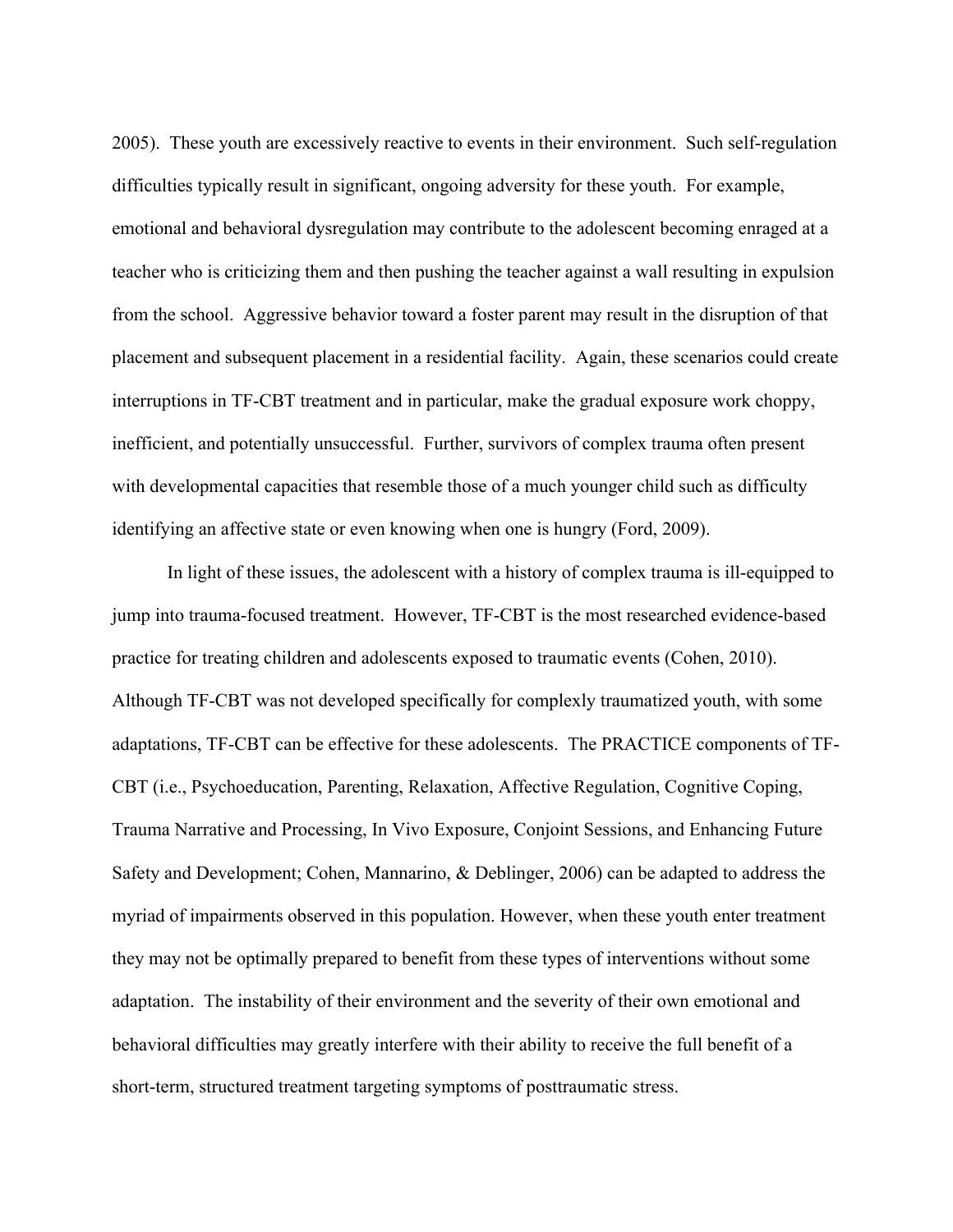#### **Assessment of Complex Trauma Events and Outcomes**

Complexly traumatized youth often present to treatment with a chaotic environment, several experiences of traumatic events, and a variety of chronic difficulties, one of which is often attachment problems (Cook et al., 2005). These adolescents may not, however, bring a long-term, informed caregiver to treatment. Thus, a few helpful assessment strategies may be worth mentioning. First, in light of the complicated lives these survivors have lived, the assessment process may be better conceptualized as an unfolding onion. Therapists are advised to follow the pace of the adolescent, obtaining what information is available (Ford et al., 2005). The therapist is unlikely to obtain all of the relevant information in the first three sessions. For these survivors, it may take months for them to trust the therapist to discuss their current difficulties. As treatment progresses, the adolescent's symptom presentation and functioning may appear worse (Taylor, Gilbert, Mann, & Ryan, 2008). This may not reflect a deterioration of behavior but instead is a by-product of the adolescent being more honest about or even aware of their difficulties.

Second, in the absence of a traditional caregiver, the therapist is advised to attempt to obtain relevant information from other sources such as a caseworker or teacher. However, sometimes crucial information is lost due to "systemic flux" (e.g., caseworker changes). Adolescents are often reluctant or unable to provide early life information; therefore, the therapist may have "gaps" in the adolescent's background history. Third, as in any trauma population, the clinician is advised to be mindful of the adolescent's level of arousal. Clinicians should be sensitive to triggering or flooding the client when inquiring about traumatic events and remain within the "therapeutic window" (Briere, 1996a). That is, the client should neither be over or underwhelmed, while still providing relevant clinical and historical information. The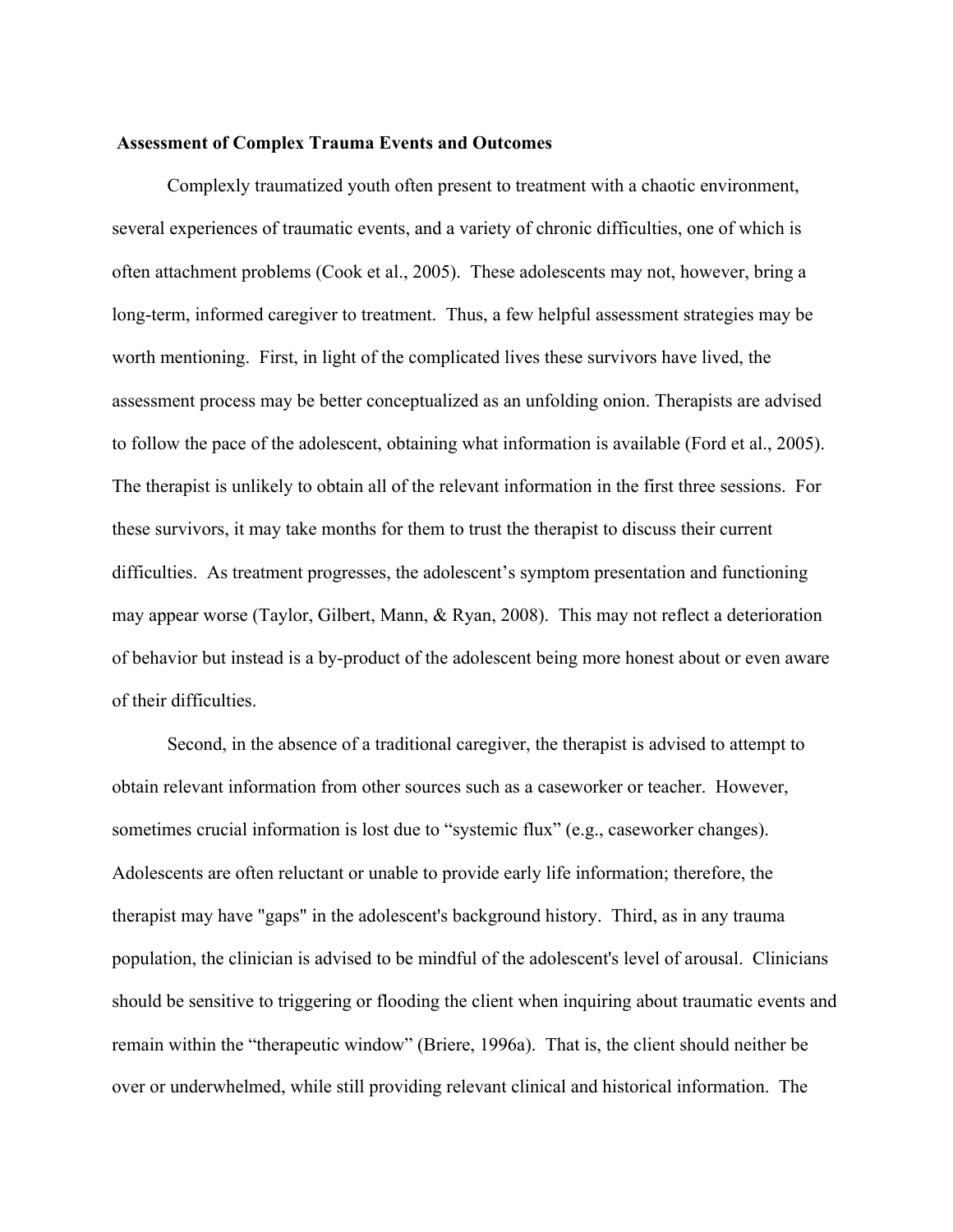therapist is also advised to inquire about traumatic events in a supportive although neutral way (Courtois, 2008). The assessment process can engender some feelings of distress; however, this is normal and often temporary. It is prudent to only administer measures in the clinician's presence, allowing the clinician to both assess the adolescent's level of arousal as well as ask important follow-up questions.

*Assessing Traumatic Exposure*. For a complex trauma population, a thorough assessment of exposure to traumatic events is important. By definition, they have experienced multiple traumatic events which may have been perpetrated by more than one individual over several years. Without knowledge of an adolescent's complete exposure to trauma, trauma-related difficulties could be misattributed to a single traumatic event. Obtaining this history, however, is not easy. The therapist should not assume that inquiring about traumatic events will result in a disclosure (Courtois, 2004). Structured assessment tools can be useful as they prompt the clinician to assess to multiple traumatic events. Clinicians should be aware of some of the details surrounding the traumatic event such as the child's age, length of the trauma, the identity of the perpetrator, and the severity of the trauma. Additionally, other developmentally adverse, but non-Criterion A events, such as emotional abuse, separations from caregivers, exposure to caregiver substance abuse, or mental illness should be inquired about. Complexly traumatized adolescents too often have been deeply affected by the aftermath of the trauma as they may experience significant secondary adversity such as court or legal processes, being removed from their home, multiple foster placements or going to a residential treatment facility. Thus, it is wise to take a broader sense of what "trauma" consists of for this population.

*Assessing complex trauma outcomes.* The broad domains of impairment observed in a complex trauma population do not easily lend themselves to a single diagnostic construct. Thus,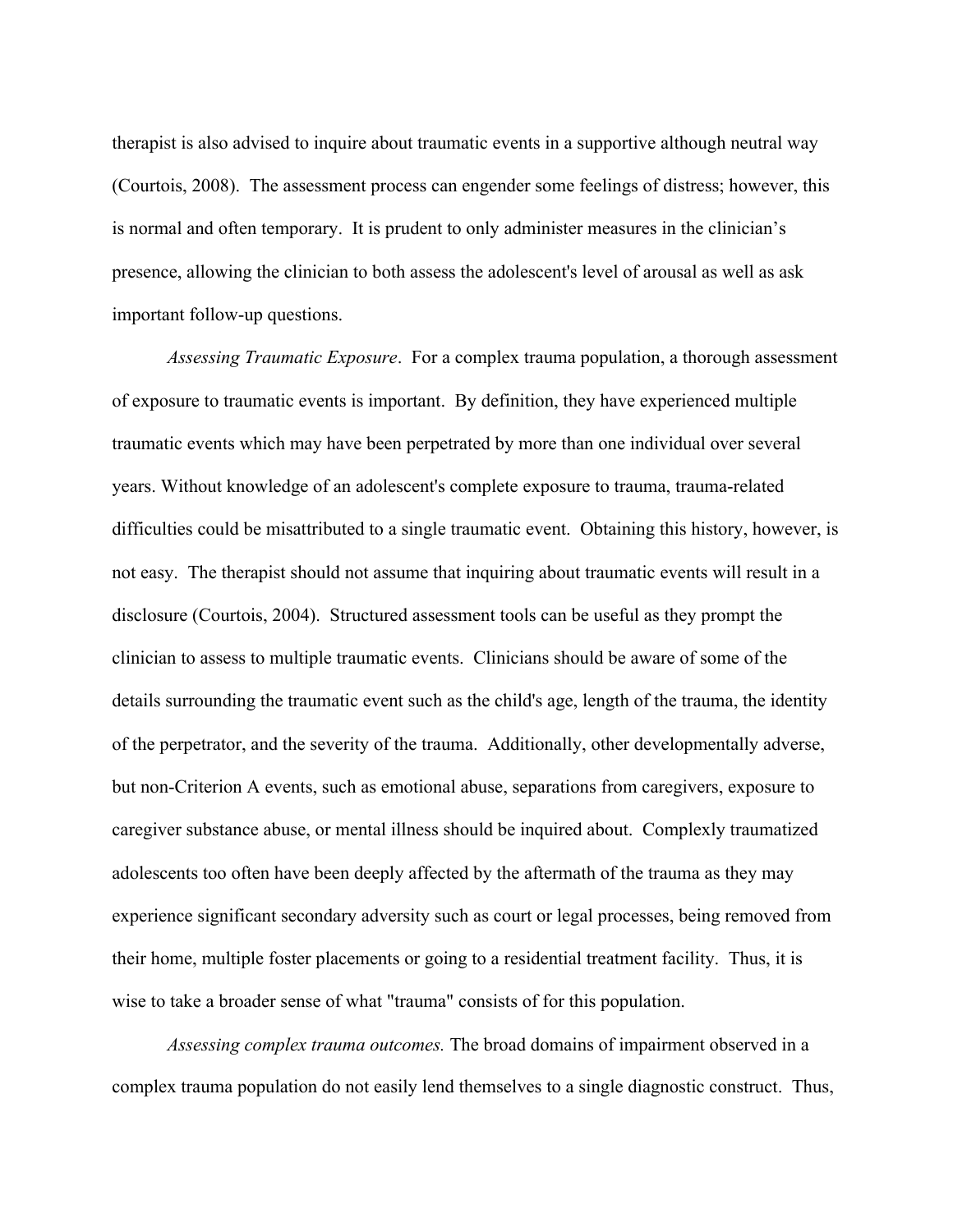no assessment tool will be sufficient in describing this symptom presentation (Briere  $\&$ Spinazzola, 2005). Currently, a complex trauma assessment tool (i.e., SIDES, Pelcovitz et al., 1997) exists only for adults. Clinicians are advised to make an "educated guess" about what areas of impairment are likely to be important to assess (Briere & Spinazzola, 2005). As a general rule, it is likely helpful to use assessment tools that examine multiple areas of functioning). It is preferable to obtain information about trauma-related symptoms from multiple informants (Cohen, 2010). Below are some assessment tools which may be useful in assessing the various domains of complex trauma.

Affect*:* Trauma Symptom Checklist for Children (TSCC; Briere 1996b), Multiphasic Personality Inventory-A (MMPI-A; Butcher et al., 1992)

Attention: Behavior Assessment System for Children (BASC; Reynolds & Kamphaus, 2004), Conner's (Conners, 2008), Child Behavior Checklist (CBCL; Achenbach, & Rescorla, 2001), Teacher Report Form (TRF; Achenbach, & Rescorla, 2001)

Behavior: CBCL, BASC, Connors, TRF

Biology: CBCL; MMPI-A (Subscale 1), Youth Self Report (Achenbach, & Rescorla, 2001)

Dissociation: TSCC, CBCL (Thought Problems subscale)

Cognition: Wechsler Intelligence Scale for Children (WISC; Wechsler, 2004), Stanford-Binet,

(Roid, 2003) CBCL, BASC, Connors, TRF

Self: MMPI-A

### **Phase-Based Treatment for Complex Trauma**

Treating adolescent survivors of complex trauma can be a complicated, overwhelming process as the demands and needs of the adolescent are varied, intense, and rapidly changing. It can be argued that no "gold standard" treatment exists for this population as of yet. However,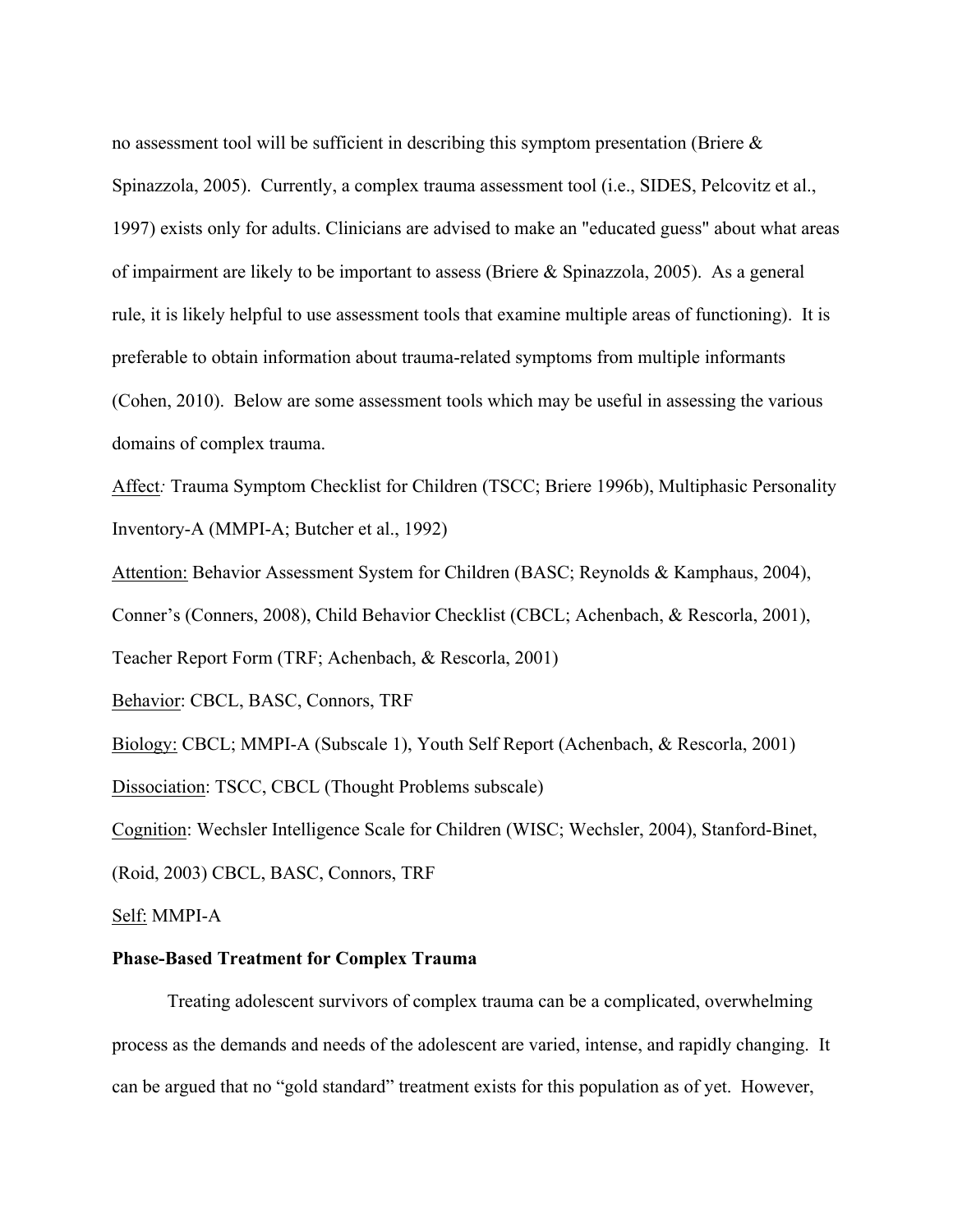various experts have posited that a phase-based approach to treatment is best (Cook et al., 2005; Ford et al., 2005; Herman, 1992). In a phase-based approach, treatment is sequential, with each phase of treatment building upon the next, although they may not always proceed in a linear fashion and the therapist and client may return to a previous stage as needed (Courtois, 1999). Phase-based approaches then are sensitive to the chaos and changing needs of this population. Several phase-based approaches have been developed for complex trauma survivors. Ford and colleagues (2005) describe one approach, consisting of three phases: engagement, safety, and stabilization; recalling traumatic memories; and enhancing daily living. Briefly, in phase 1, the therapist largely works to form a working alliance and increase the youth's sense of safety. This is no small feat, in light of the often observed attachment problems and environmental instability characteristic of this population. The second phase of treatment directly focuses on traumarelated content and processing of traumatic memories, which can occur at a safe, manageable pace through titration of exposure intensity and the utilization of self-regulation skills learned in Phase 1. When symptoms of posttraumatic stress have become manageable, the therapist and client move to Phase 3, which is focused on helping the client to work toward a healthy, balanced lifestyle that is not ruled by trauma.

When working with adolescent survivors of complex trauma, TF-CBT is designed so that it can be implemented as a phase-based treatment. Specifically, the TF-CBT PRACTICE components can be implemented to address the three goals of phase-based treatment. Initially, the PRACTICE components can be used to facilitate the development of safety, stability and engagement, while incorporating gradual exposure by helping the adolescent identify and tolerate trauma cues. The skills developed through the application of the PRACTICE components to enhance safety and stability can then in turn be used to facilitate the Trauma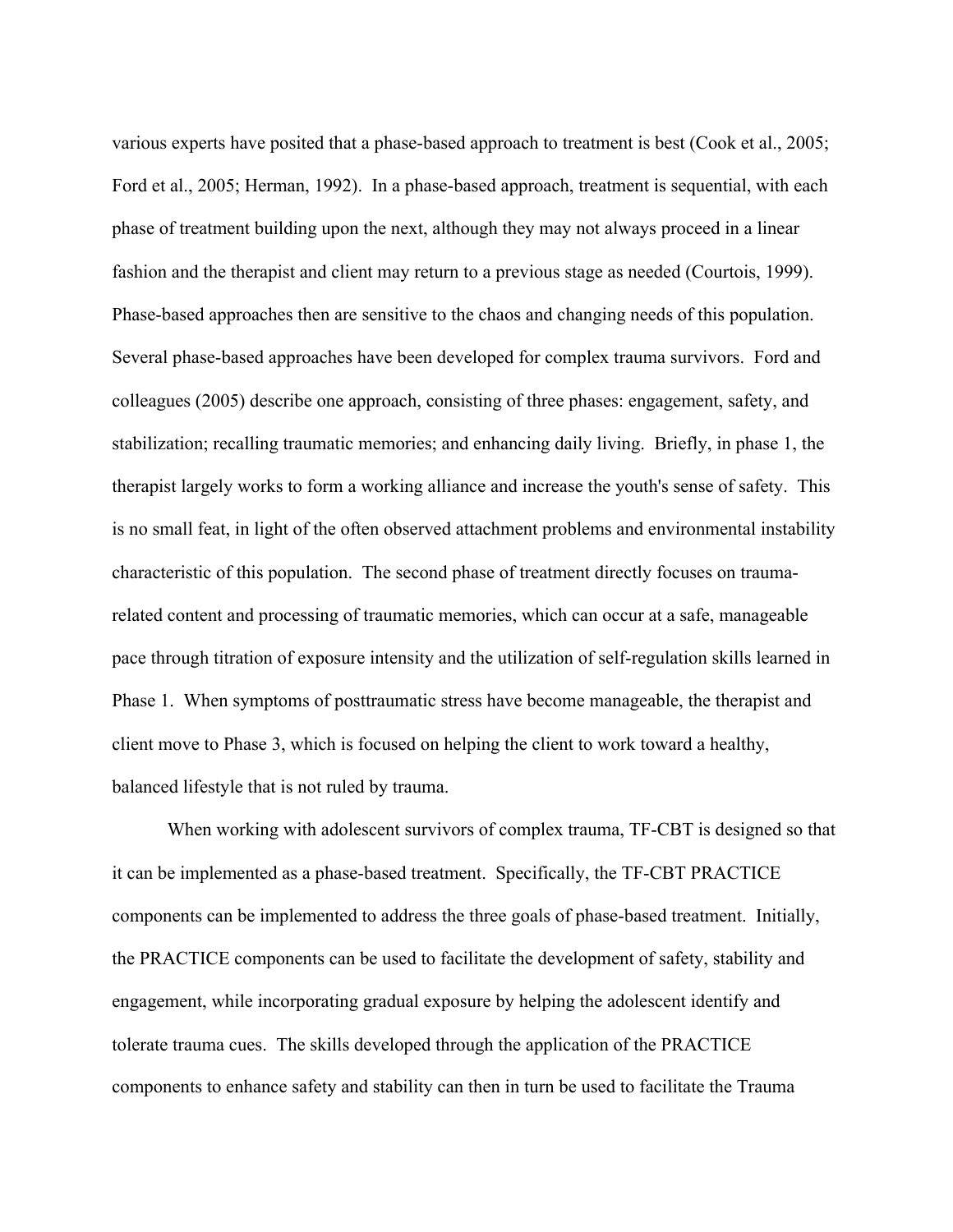Narrative and Processing component. This component of TF-CBT clearly addresses the phasebased treatment goal of processing traumatic memories. Finally, the PRACTICE components can also be used to help the adolescent plan for and develop a healthy, balanced future that is no longer dominated by their experience of complex trauma. The skills and knowledge the adolescent gained while applying the PRACTICE components to establish safety and stability and to process their traumatic memories can finally be used to help them navigate through their "post-trauma" life in a healthy and satisfying manner. To address the specific needs of adolescent survivors of complex trauma some adaptations with regard to the order, scope, and emphasis of the PRACTICE components are recommended. Fortunately, TF-CBT was designed to be a flexible model that could be adapted to meet the specific needs of individual clients. Therefore, it is not believed that these adaptations are in anyway incompatible with the TF-CBT model. The following sections provide an overview of the implementation of TF-CBT with this population.

#### **Facilitating Engagement, Safety, and Stability through TF-CBT**

#### *Fostering Engagement*

Fostering engagement with a complexly traumatized adolescent can be challenging. However, this phase is paramount. The importance of the therapeutic relationship cannot be emphasized enough. Beyond establishing rapport with the client, the therapist must establish trust with them. The former can usually be accomplished rather quickly; the latter can be more slow-going. Although these youth often crave supportive relationships, the formation of a relationship may seem threatening due to their numerous experiences of interpersonal trauma. The therapist will often have to pass many tests from the adolescent to demonstrate that they are trustworthy and safe. Therefore, this stage of treatment may need to be expanded beyond what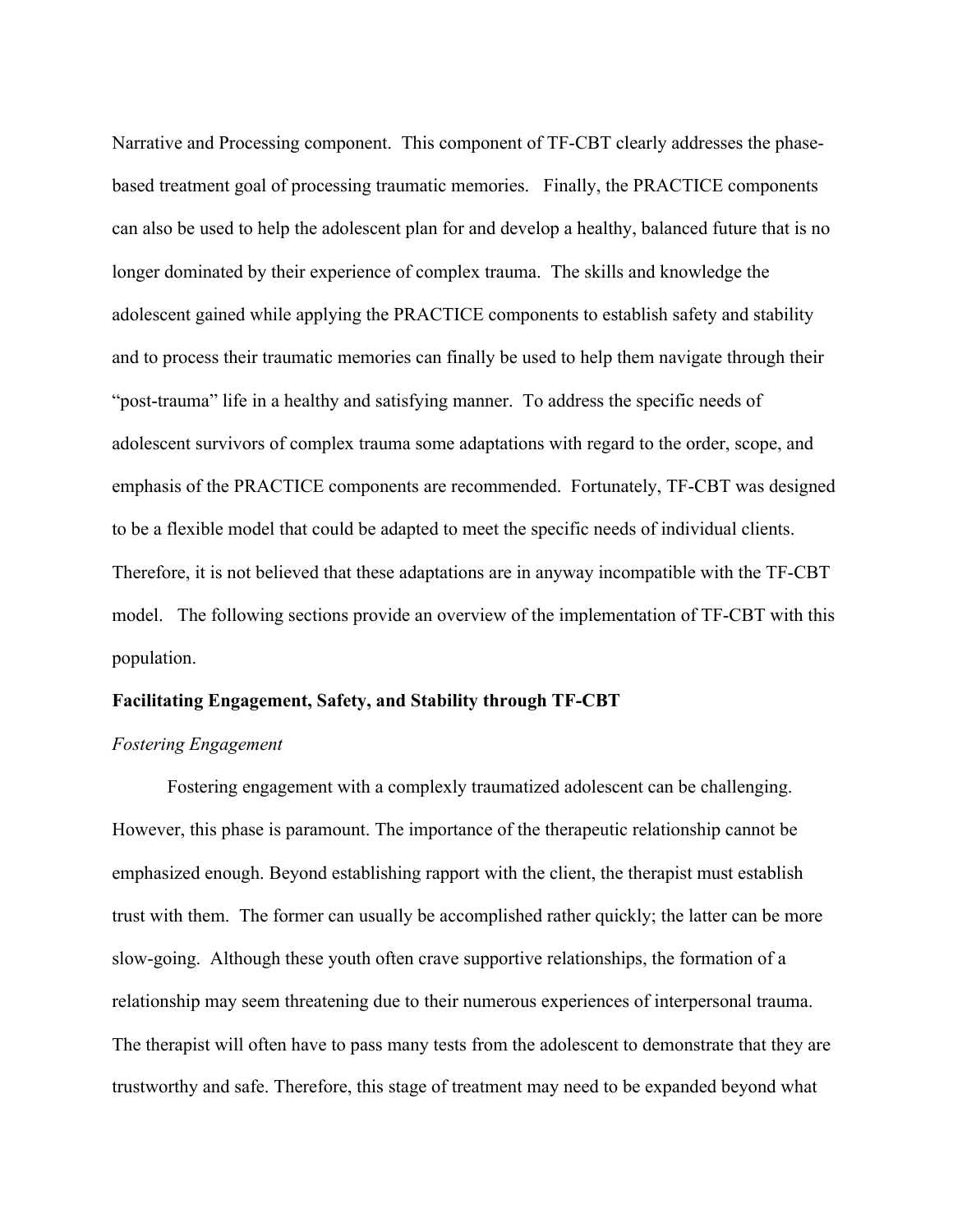would typically be allotted during TF-CBT. There is "no short-cut to developing trust" (Briere, 2002 p. 13-14). A therapist may spend up to eight sessions building engagement. However, these sessions should not be used to just "play games." Instead, the therapist should be actively working towards stabilization, initiating contact with the other "systems" in the client's life, and addressing any safety concerns. Being patient and consistent is often an effective intervention in and of itself, as this is often counter to what this population usually experiences. During the engagement process, the adolescent is being exposed to their discomfort with intimacy through the development of a safe and secure relationship with the therapist. Here, the adolescent is "gradually exposed" to the therapist. In this portion of treatment, the therapist should consider the therapeutic relationship to be a potential trauma cue, and expose the client to the relationship in a gradual, controlled fashion. The therapist needs to attend to the client's distress level during therapeutic interactions to ensure that the client does not become overwhelmed and "titrate" the therapeutic relationship by varying the intensity of the interaction as appropriate (e.g., ask fewer questions, direct conversation to a more neutral topic, break up conversations with activities). The therapist may choose to allow the adolescent to familiarize themselves with and give appropriate control over the therapeutic environment (e.g., allowing the adolescent to pick where they and the therapist sit). Early on, the therapist may need to be less directive and structured, as doing so may be perceived as coercive and threatening by the adolescent. In general, engagement can be accomplished by focusing on developing a therapeutic relationship explicitly based on respect, open sharing of information, empowerment, and the installation of a sense of hope (Pearlman & Courtois, 2005).

*Enhancing Future Safety and Development*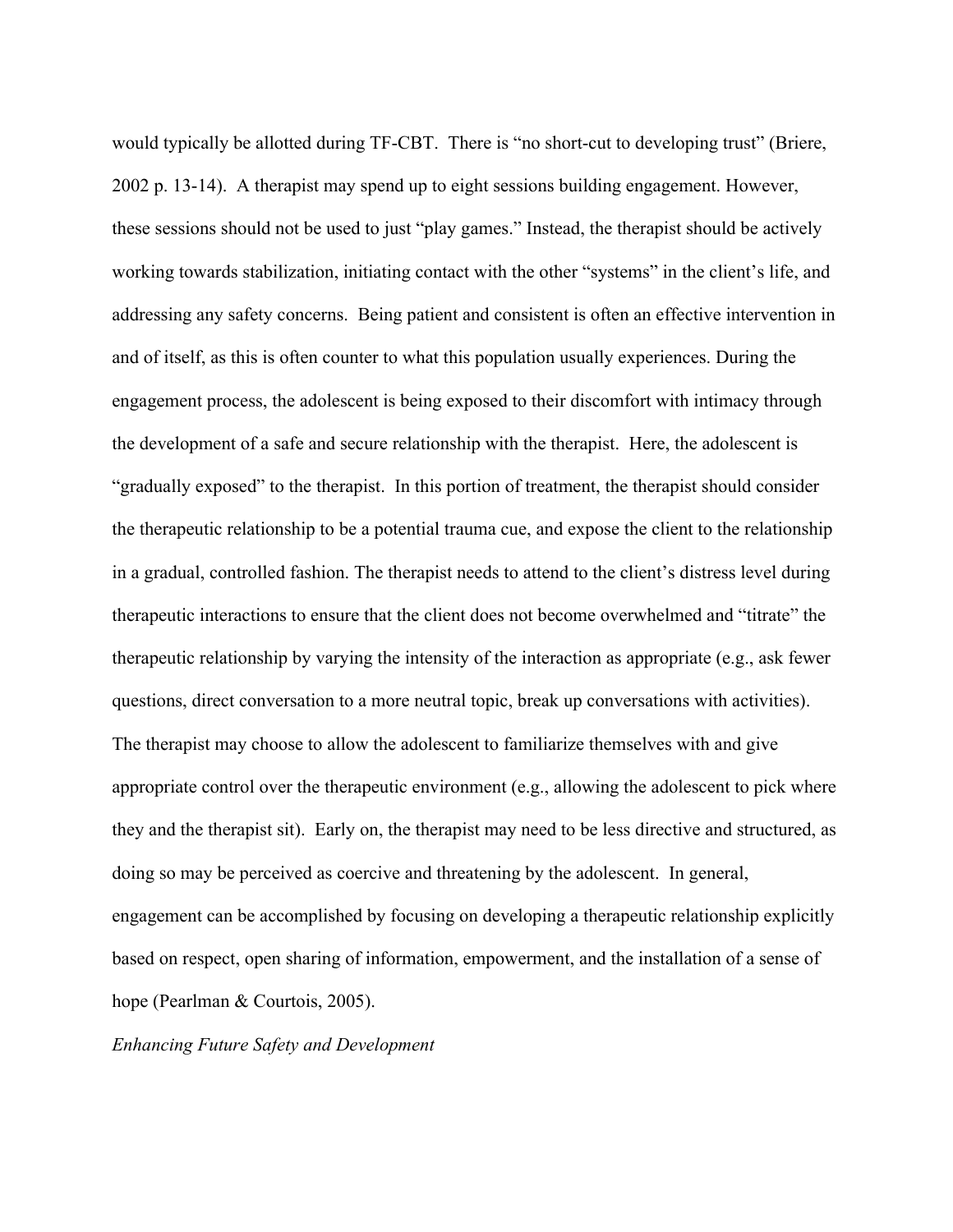The Enhancing Safety and Future Development component of TF-CBT may need to be prioritized early due to the common presence of safety concerns such as self-injurious behavior or exposure to violence or bullying. Here, the therapist will work to develop safety plans, identify safe people and places, in addition to assertiveness training and problem-solving. Given the distrust that adolescent survivors of complex trauma often have toward authority figures (e.g., police officers) it is important to work with the adolescent to identify appropriate people they trust and are willing turn to when they feel threatened. Addressing safety concerns often requires systemic work. Caring adults in the youth's life may need to be trained to address youth deficits that impact safety, or may need to be contacted to address environmental factors that are contributing to safety concerns such as bullying at school, or exposure to potential emotional abuse in a foster home.

#### *Psychoeducation*

The Psychoeducation component is initially devoted to educating the youth and applicable caregivers on the impact of stress and trauma on the adolescent's current functioning. Information should be provided regarding the definition of stress, common responses to stress and trauma, the rationale for stress responses (i.e., to alert an organism to the presence of potential danger), and common coping mechanisms (both healthy and unhealthy). The youth and their caregiver(s) are helped to understand the adolescent's emotional and behavioral dysregulation as overreactions to stress rather than as willful misbehavior. It is helpful to also describe the concept of trauma triggers. These adolescents need to be helped to learn how to react differently from their habitual fight, flight, freeze reactions (Briere & Scott, 2006). The therapist can also discuss that because of past interpersonal trauma, the adolescent has made adaptations to the way they interact with people to promote a sense of safety. Time should be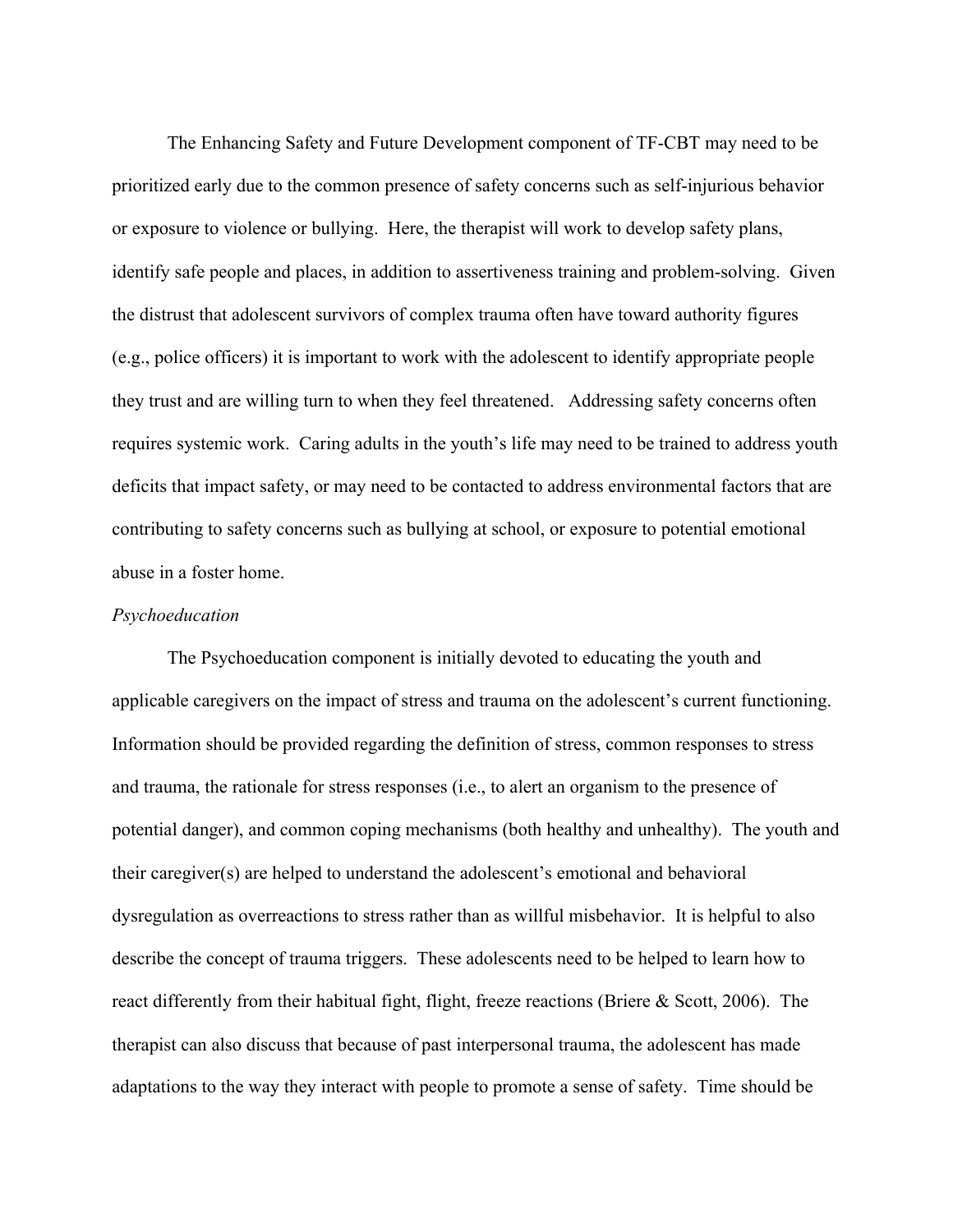spent helping the adolescent and caregiver identify their own adaptive and maladaptive responses to stress. This discussion can establish the rationale, and increase buy-in, for the subsequent skill-building components.

#### *Parenting*

If a caregiver is available, parenting work occurs through the therapist modeling appropriate engagement strategies for the caregiver both in the therapist's interactions with the client and the caregiver themselves. However, often the adolescent does not present to treatment with a traditional caregiver. Thus, for this population, the "parenting" component of TF-CBT is often more accurately conceptualized as the "systems" component, and includes any caregiver or authority figure that plays a significant role in the youth's life. Commonly, this is accomplished by increasing the frequency of safe, positive interactions between caregivers and the adolescent (e.g., planning a weekly outing) and reducing the relational damage caused by negative interactions (e.g., decreasing the caregiver's reliance on physical punishment) and signals of danger (e.g., a teacher repeatedly criticizing the adolescent in front of peers). The goal is to create a "trauma-informed" system of caregivers and professionals working with the adolescent. All significant caregivers and professionals should be helped to accurately identify traumarelated behaviors as misplaced, excessive survival responses rather than as intentional misbehavior or manipulation. If all systemic entities are aware of the relaxation strategies the adolescent has learned, they can help facilitate the use of those strategies at times when the adolescent is becoming distressed. Due to their tendency for distrust, these adolescents are likely to be suspicious of the contact the therapist has with various systemic entities. The therapist should be relatively transparent with the adolescent, informing them of who the therapist is talking to, what information is being exchanged, and the purpose of that interaction.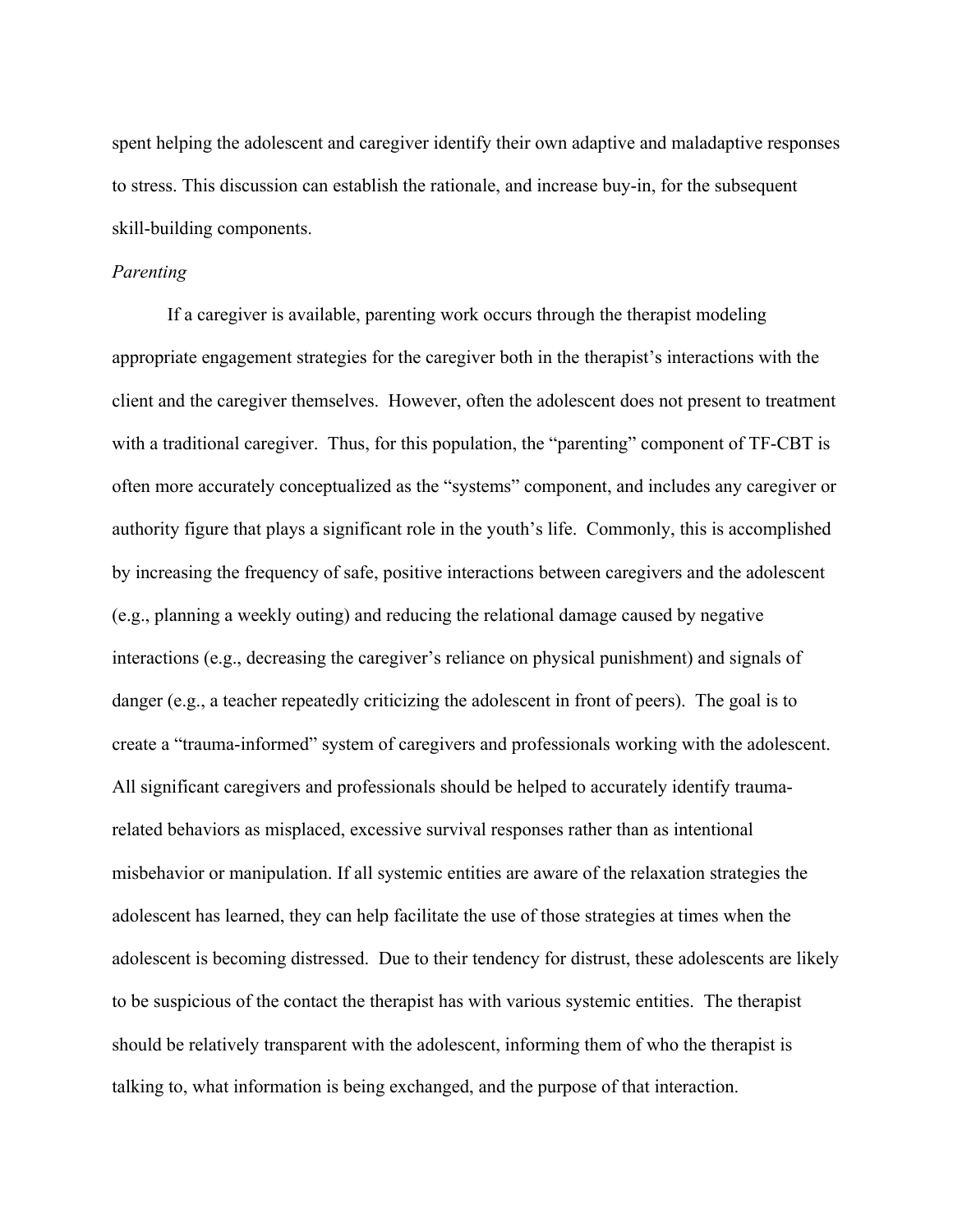#### *Relaxation*

Here, it is often important to validate the coping strategies that the adolescent has used previously. Previously used positive coping strategies can be incorporated and the therapist should demonstrate understanding for the use of less adaptive strategies. The therapist should note that the strategies represented the adolescent's best efforts to deal with stress, although it may be associated with some negative consequences (e.g., getting into legal trouble for marijuana possession). Extensive time may be needed to help the adolescent recognize the difference between "stressed" and "relaxed" states, as their neurobiological "alarm" system is typically overreactive (Ford, 2005). Therefore, physically-based activities that accentuate the difference between tension and relaxation (e.g., yoga, stretching, progressive muscle relaxation) may be initially more beneficial as opposed to cognitively-based activities (e.g., imagery, positive self talk). Self-soothing and distraction techniques may also be helpful, as these are often strategies that they are more familiar with and may already utilize in some fashion, such as listening to music, playing video games, or taking a hot bath. However, these adolescents may need help using these strategies in a more systematic fashion, and developing awareness of the potential for overuse of these strategies (e.g., failing to study for a test due to playing video games all night).

### *Affective Regulation*

Affective regulation for adolescent survivors of complex trauma is typically focused on increasing the adolescent's awareness of and ability to express and manage emotions in day-today life. In this phase, affective regulation primarily occurs through the therapist's use of attunement to help the adolescent identify and express the emotions they are experiencing during sessions and the therapist's modeling of effective expression and regulation of their own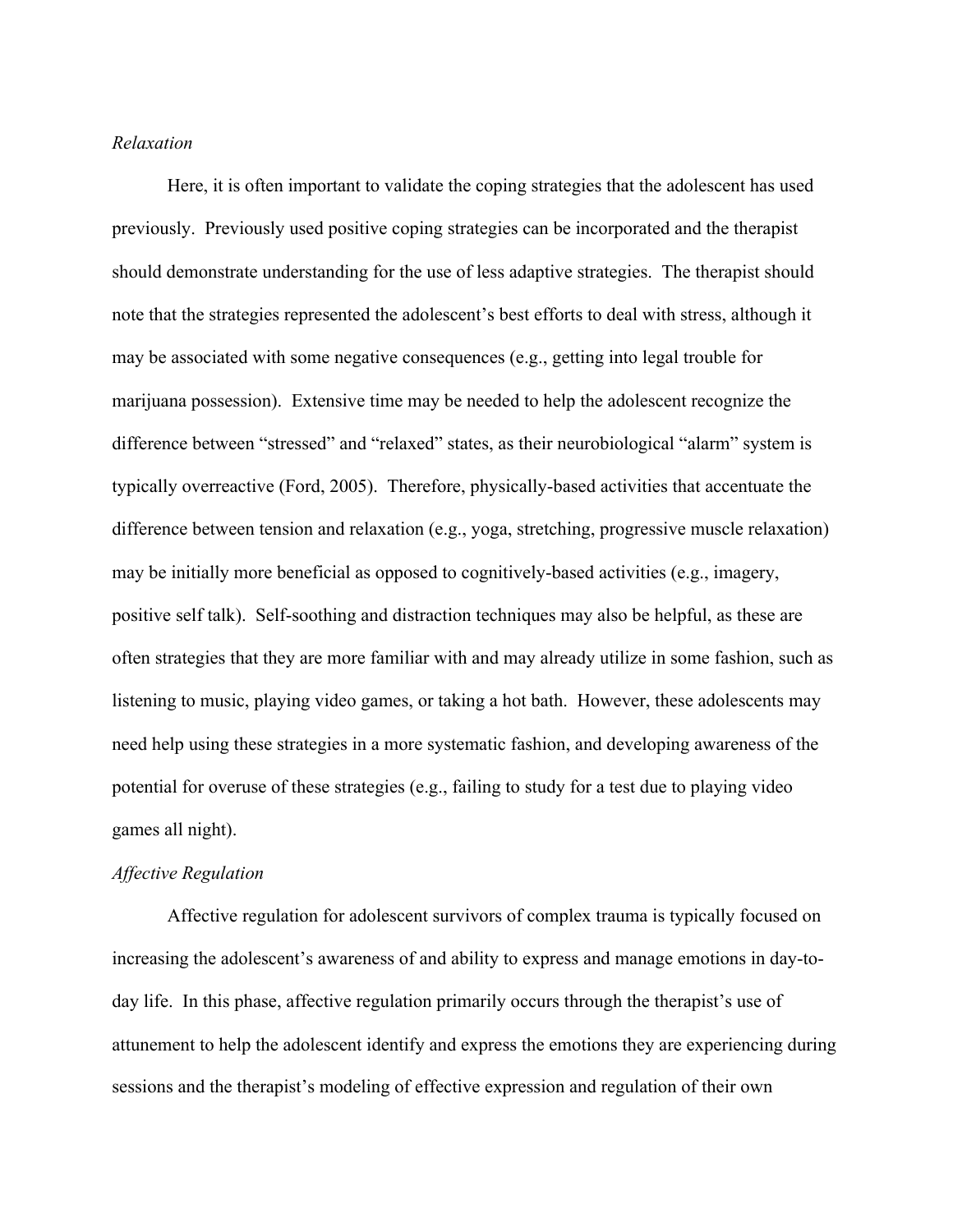emotions in session. Here, the therapist begins to introduces some of the following: the role of emotions in daily life; that all emotions are valid and acceptable, language for different emotional states; that emotions can be experienced at different levels of intensity; that multiple emotions can be experienced at the same time, that negative affect states are temporary and can be tolerated; and that effectively communicating emotions can alleviate their intensity and help secure support from others. This component may be initially challenging as many adolescent survivors present with emotional numbing or dissociative responses. These responses are best conceptualized as being protective adaptations that are no longer adaptive. The therapist may have to spend more time highlighting the function of emotions; that is, that emotions provide useful information about the environment.

# *Cognitive Coping*

The cognitive coping component is initially focused on helping the adolescent to increase their awareness of their cognitions during stressful experiences. The therapist may teach the cognitive triangle and use it to analyze recently experienced conflicts or crises. This process helps the adolescent to realize that thoughts they experience during stressful situations may increase their likelihood of becoming distressed and engaging in problematic behavior. The adolescent can also develop cognitive coping strategies (e.g., positive self talk) that can be used to improve their response to stressful life events. Furthermore, using the cognitive triangle to process current stressors may also help the therapist and adolescent to identify various triggers or "signals of danger" that are contributing to the distress they are experiencing in the moment. Additionally, this component can be used to process current stressors and crises to help achieve the goal of stabilization while also providing practice for later processing of traumatic memories during the trauma narrative. Furthermore, current stressful situations experienced by adolescent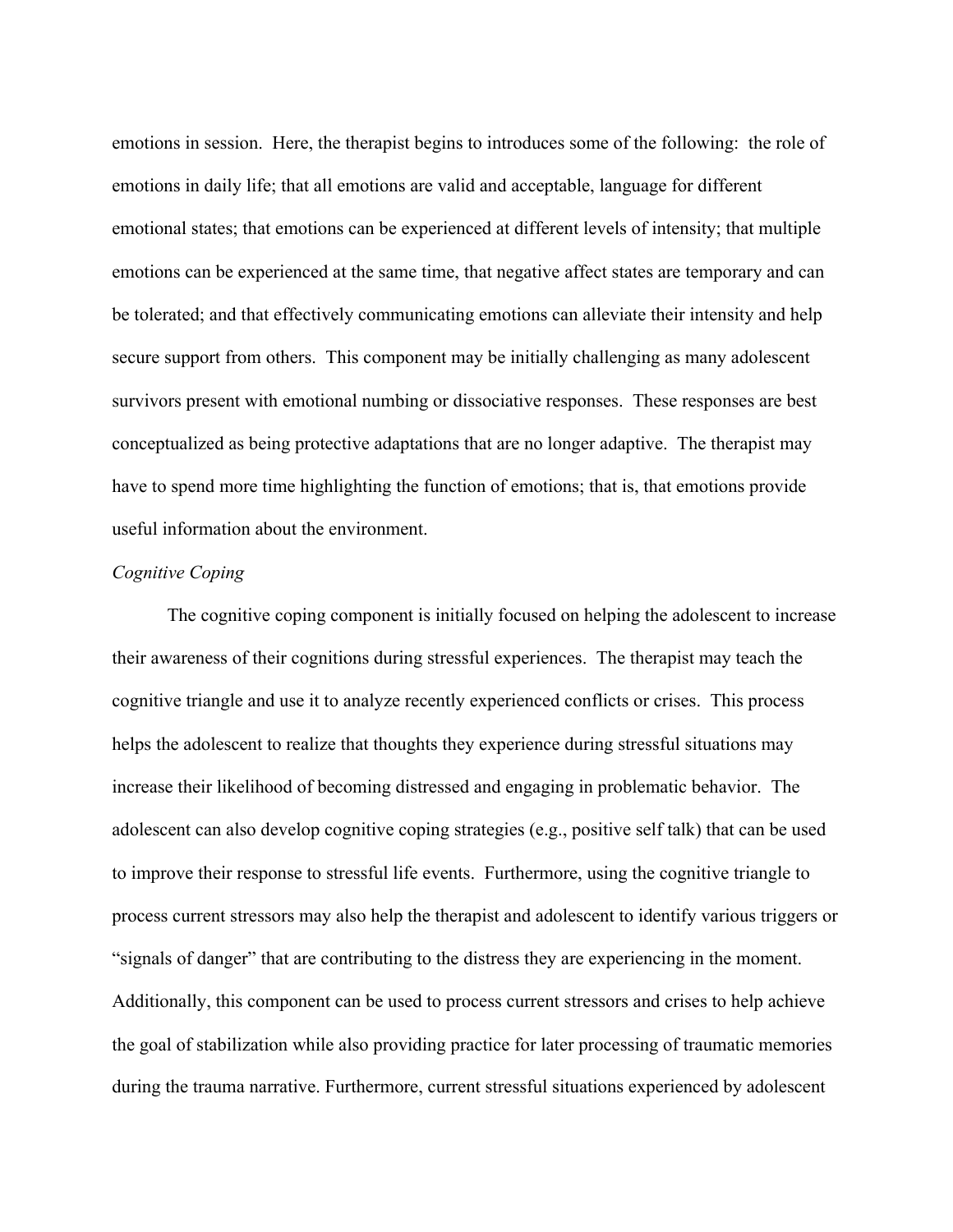survivors of complex trauma often involve the presence of trauma cues (e.g., a chronically, emotionally abused adolescent being criticized by a teacher). Therefore, in true TF-CBT fashion, gradual exposure is also incorporated into the stabilization process.

#### *Conjoint Sessions*

Assuming the presence of a caregiver, conjoint work in TF-CBT is also used to facilitate engagement and stability. Research supports the importance of caregiver inclusion in the reduction of behavior problems within TF-CBT (Deblinger, Lippman, & Steer, 1996) and general treatment Spoth, Neppl, Goldberg-Lillehoj, Jung, & Ramisetty-Mikler, 2006). Thus, these sessions are likely critical for stabilization. Due to disrupted attachment, the relationships between adolescent survivors of complex trauma and their caregivers are often strained and dysfunctional (Briere & Spinazzola, 2005). Complex trauma also typically occurs in the context of a caregiving relationship. For adolescent survivors of complex trauma, the simple act of engaging with a caregiver may be a trauma cue resulting in dysregulation. Therefore, conjoint sessions provide valuable "in vivo" opportunities to gradually expose the adolescent to these cues and further the development of a supportive, appropriate caregiving relationship that will help to better address dysregulation. These sessions are used to practice decreasing "signals of danger" while increasing "signals of care" (Saxe et al., 2007), and allow the therapist to model appropriate supportive behavior. Consistent contact with a supportive, appropriate caregiver will facilitate counterconditioning of the adolescent's experience of being victimized by prior caregivers. Furthermore, conjoint sessions can facilitate the caregiver's ability to coach the adolescent to use coping skills. Conjoint sessions in TF-CBT are also used for the adolescent to share their experience of stressful situations with the caregiver, including informing the caregiver of the various trauma triggers they have identified, thus helping the caregiver to develop a better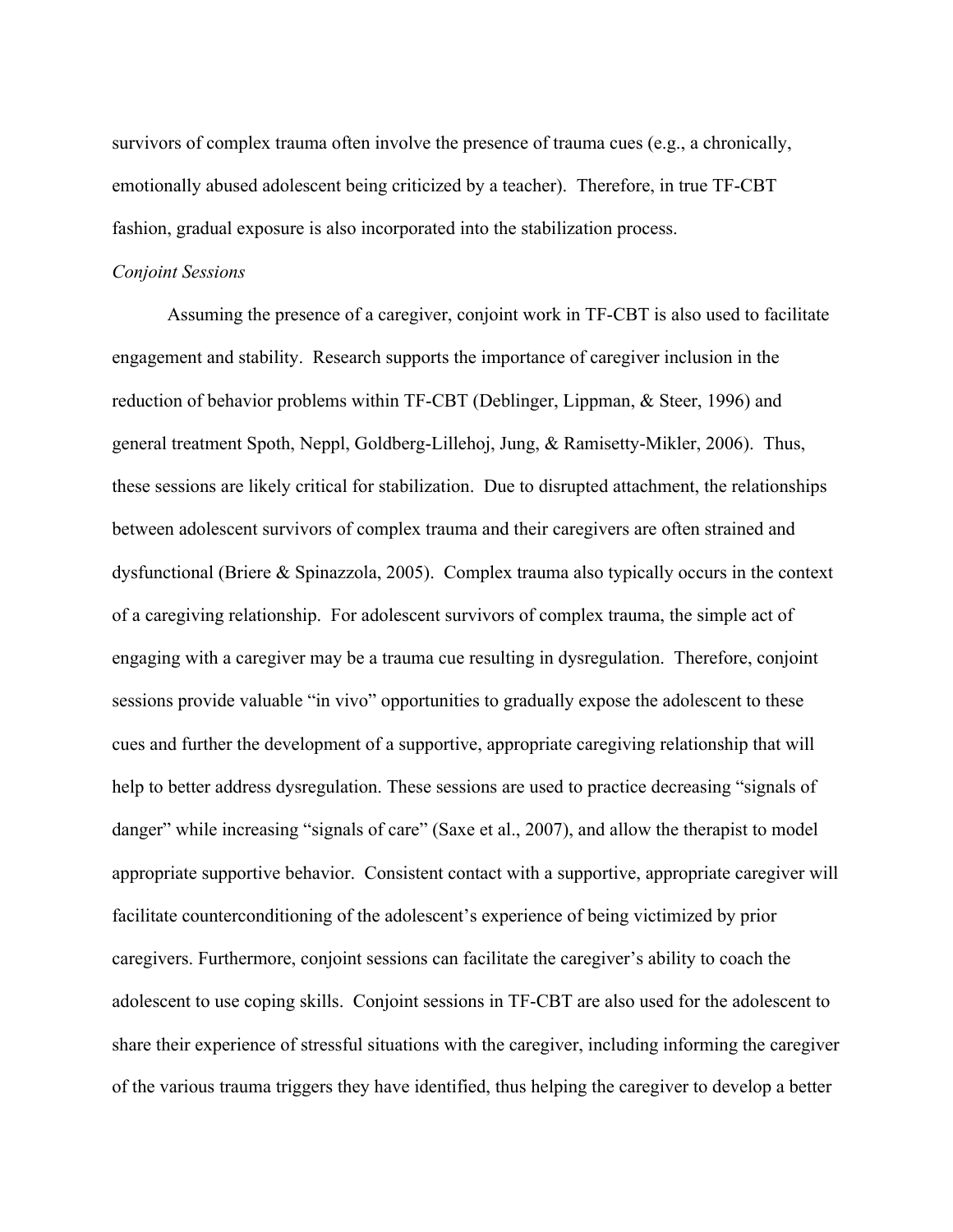understanding of the factors behind the adolescent's self-regulation difficulties. Assuming a supportive reaction, this conjoint work helps decrease the adolescent's reluctance to discuss future self-regulation difficulties with the caregiver.

### *Achieving "Good Enough" Stability*

The decision to transition to processing traumatic memories can be difficult. Prior to doing so, it is important that the adolescent has made significant progress with regard to the establishment of engagement, safety, and stabilization. It is prudent to delay the initiation of trauma processing if the therapist is aware of significant upcoming changes or stressors such as a placement change, termination of parental rights, or reunification. The adolescent's environment needs to be sufficiently stable and safe for the therapist to determine that a significant interruption in the Phase 2 process of recalling traumatic memories is unlikely. However, perfect stability is not required, as "crises of the week" will likely continue to occur. Instead the goal of the therapist is to determine if the adolescent has achieved "good enough" stability. The therapeutic relationship should be stable, allowing the therapist to continue to serve as a model for "safe and nonintrusive co-regulation" while facilitating the adolescent's ability to more directly process traumatic memories (Ford et al., 2005). Finally, the adolescent needs to have demonstrated sufficient mastery of self-regulation skills to tolerate direct exposure to traumatic memories; otherwise exposure can be re-traumatizing.

### **Facilitating Trauma Processing with Adolescent Survivors of Complex Trauma**

## *Psychoeducation*

Psychoeducation occurs throughout the TF-CBT model, including during the trauma narrative component. For adolescent survivors of complex trauma, Psychoeducation serves multiple purposes. The therapist should carefully and transparently explain the rationale for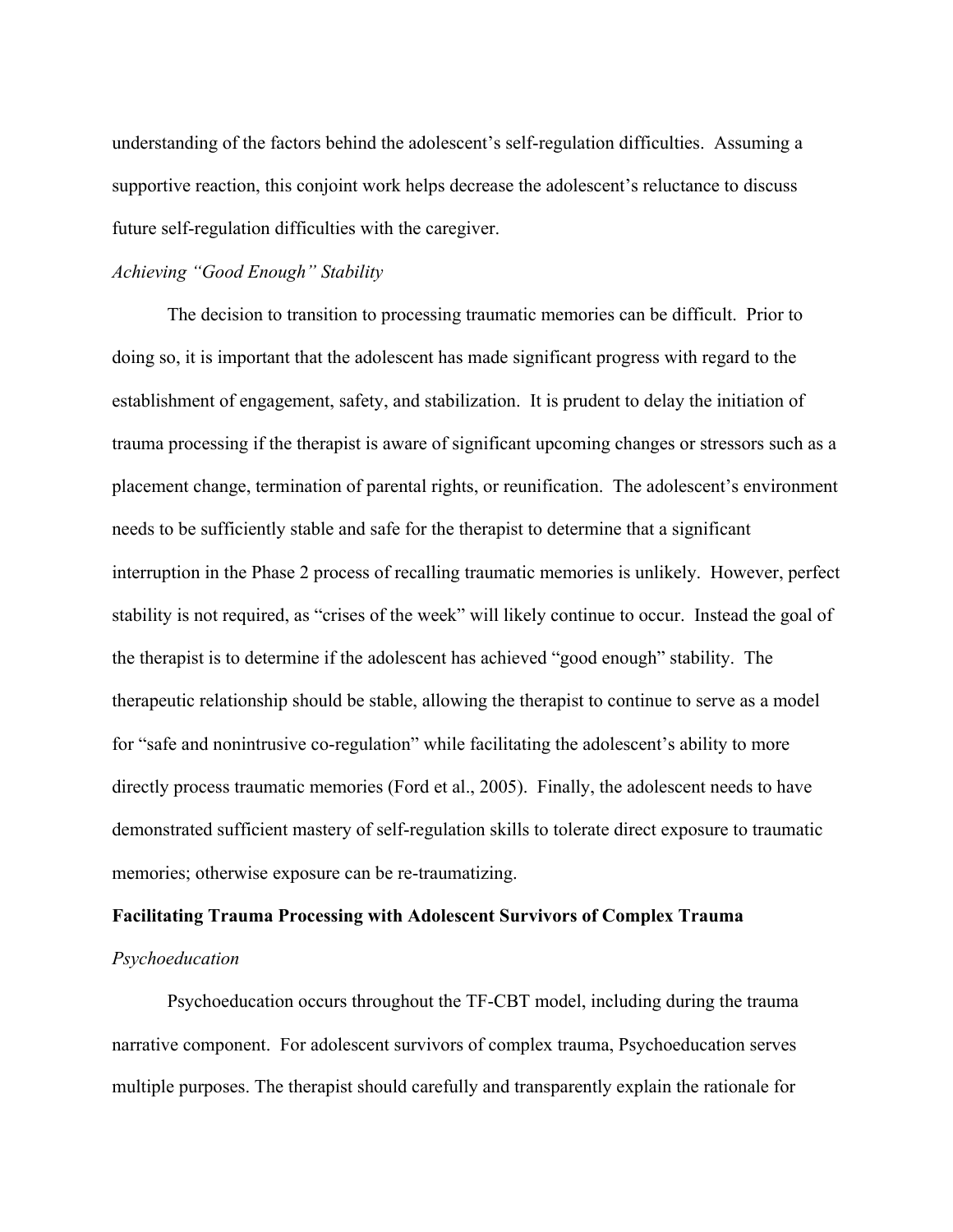trauma processing. Initially, Psychoeducation is focused on providing a rationale for the processing of traumatic memories. Due to affective numbing and cognitive distortions (e.g., exposure to violence is not a big deal because it's just a part of life), a rationale for trauma processing that focuses on desensitization may not be sufficient or effective. Instead, the rationale may need to focus on the importance of uncovering the meanings the adolescent made (e.g., other people cannot be trusted) and how that meaning affects current functioning (e.g., avoiding intimacy). Providing concrete examples of how "the past informs the present" can be very helpful. The adolescent will also receive education regarding chronic, interpersonal trauma, focusing on prevalence and relevant mediating factors, and its impact. This can be helpful in addressing inaccurate and/or unhelpful trauma-related beliefs that the adolescent may be holding (e.g., "I deserved to be beaten, I am a bad kid").

#### *Parenting Skills*

Parenting and systemic work remain important. Again, the focus is to ensure that all involved parties are utilizing appropriate engagement and behavior management strategies with the adolescent. This remains a critical issue as the adolescent's level of distress and subsequent behavioral problems may temporarily worsen when the processing of traumatic memories is initiated. All significant care providers should be warned of this possibility and trained to respond in a fashion that is supportive and positive rather than rejecting and critical. *Relaxation, Affective Regulation, Cognitive Coping*

During trauma processing, Relaxation, Affect Education, and Cognitive Coping components will largely take the form of review. As needed, the therapist will review the knowledge and techniques learned to help the adolescent learn to apply those skills to the processing of traumatic memories. Specifically, the adolescent learns to utilize relaxation skills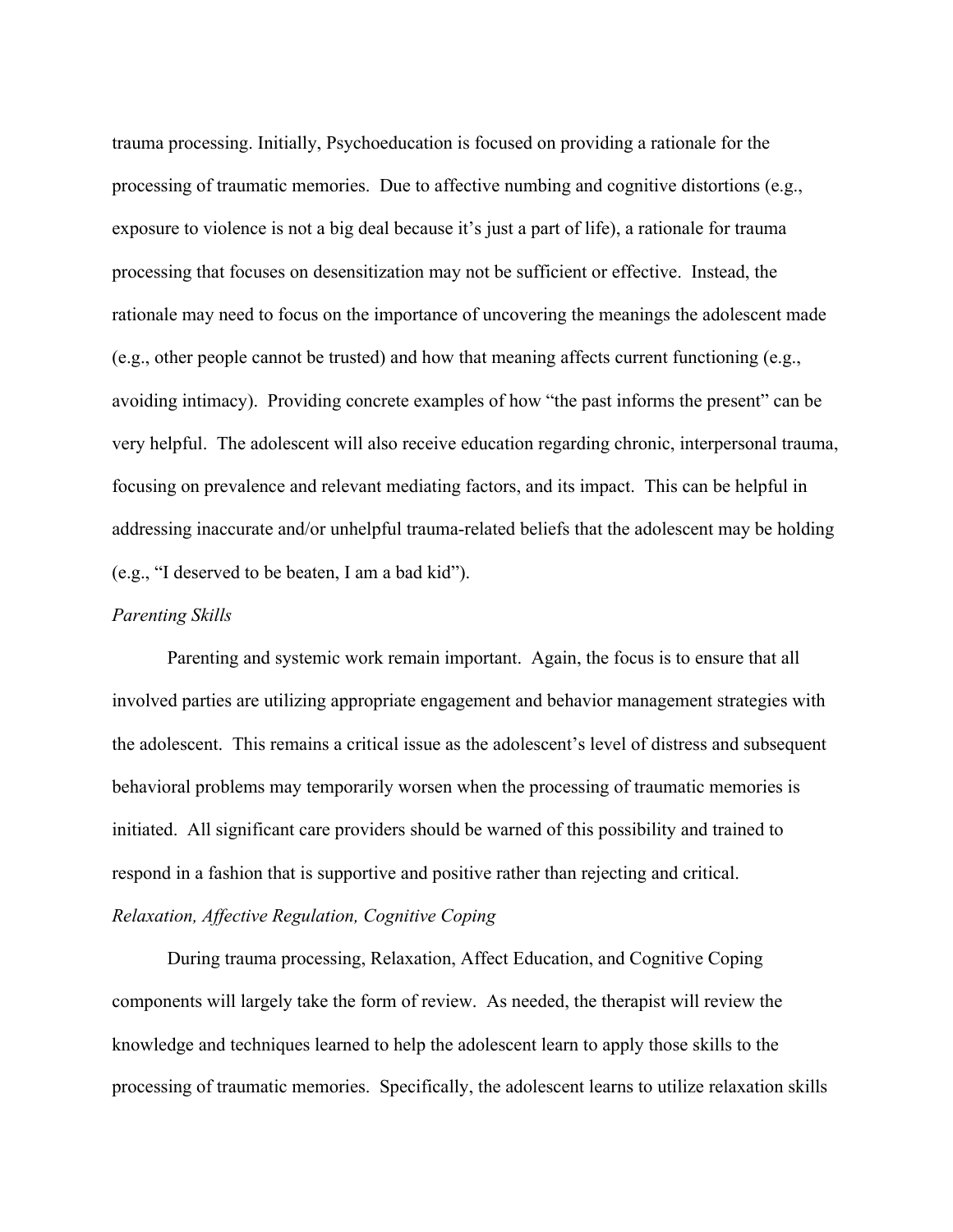in the context of trauma processing in order to help them manage their distress level and achieve desensitization to the traumatic memories. The affective regulation component is used to help the adolescent identify and monitor their level of distress during trauma processing work (e.g., through use of the SUDS scale) and to facilitate the richness and depth of trauma processing by giving them adequate language to describe their experience of traumatic events. Similarly, the adolescent will learn to use cognitive coping skills to help them cope with distress associated with trauma processing (e.g., positive self talk) and to process their traumatic memories more effectively by helping them identify what they thought about those events as they occurred. The application of these components during trauma processing is consistent with traditional TF-CBT. However, it should be noted that adolescent survivors of complex trauma often initially have less capacity to tolerate trauma processing than more acutely traumatized youth who experienced adequate development. Furthermore, these adolescents typically have less emotional awareness and are more likely to utilize affective numbing and dissociation as coping mechanisms. Therefore, rather than waiting for the adolescent to express feelings of distress verbally or behaviorally (e.g., facial expressions), it is important for the therapist to be proactive with encouraging the adolescent to check their distress level and practice self-regulation skills routinely throughout the session.

#### *Trauma Narrative and Processing*

For adolescent survivors of complex trauma, the Trauma Narrative and Processing component remains the core phase of TF-CBT. However, the narrative component may require significant adaptation for adolescent survivors of complex trauma. First, for these youth, many of their traumatic experiences occurred a relatively long time ago or they may not have an explicit, verbal memory of the event if it occurred prior to age three (Green, Crenshaw, & Kolos,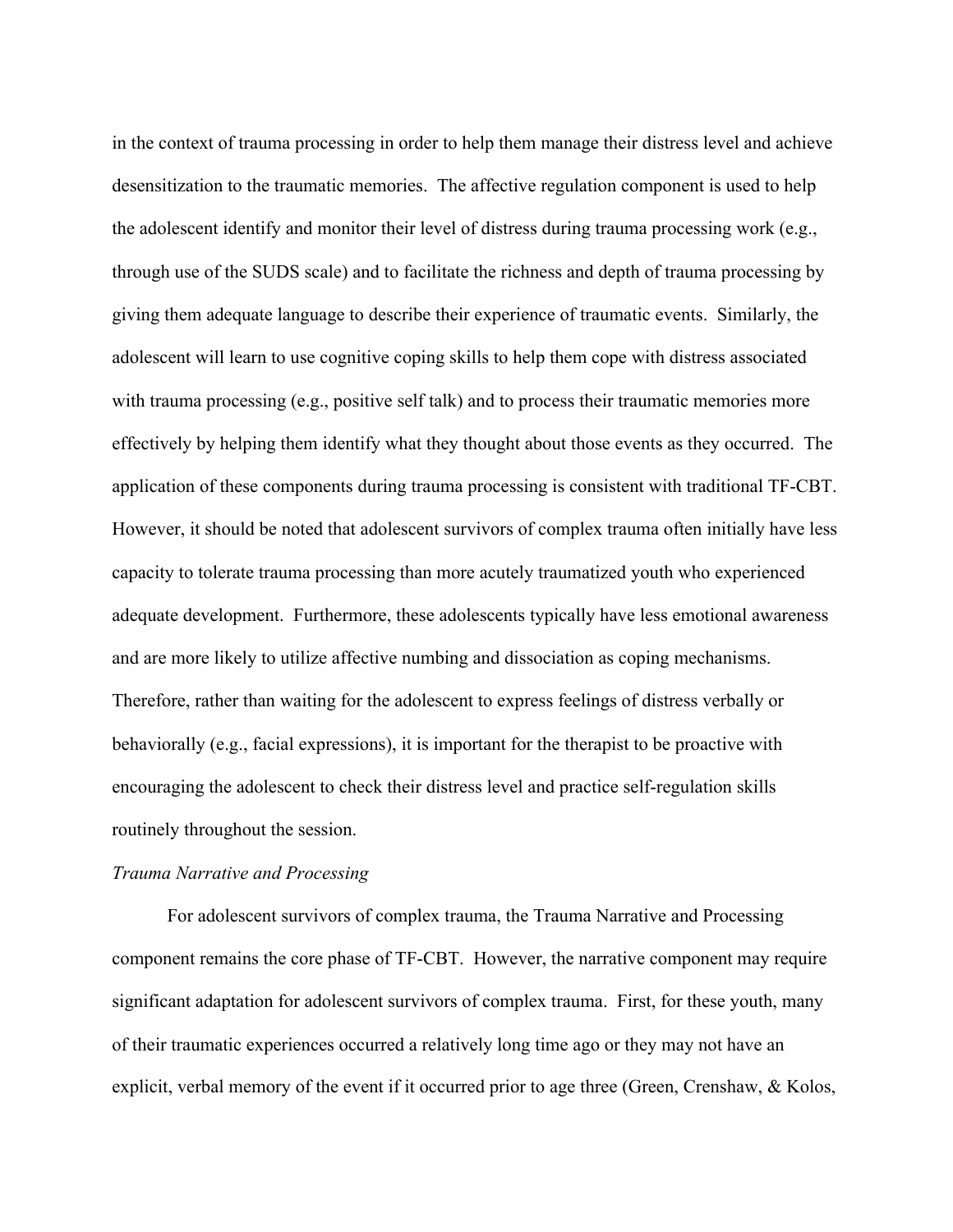2010). Processing these memories in the traditional sense then is not possible. Further, a detailed chronological account of traumatic events may be very different from youth exposed to a more acute form of trauma as they may be more confused, indistinct, and sometimes very difficult to retrieve. It may also not be feasible or even appropriate to complete a detailed account of each traumatic event that the youth experienced as to do so would result in a very long narrative that would require many sessions to complete. A general rule of thumb is to allow the adolescent to guide what events or experiences should be included in the trauma narrative (Cohen et al, 2006). As mentioned above, many adolescent survivors of complex trauma do not present with classic symptoms of PTSD Thus, desensitization in the traditional sense may not be as vital. Often the meaning attributed to the events depicted in the trauma narrative is of greater importance than repeated processing of the details of the trauma.

#### *In Vivo Mastery*

For adolescent survivors of complex trauma, their early experience of chronic trauma, often not tempered by periods of safety or adequate development, becomes the lens through which they interpret later events. Subsequently, even relatively innocuous situations tend to be littered with perceived threats of danger, which result in the adolescent becoming increasingly distressed and dysregulated. Therefore, the In Vivo Mastery component of TF-CBT is often of critical importance to these youth as they need to develop the capacity to self-regulate sufficiently to tolerate uncomfortable, but essentially safe situations. For example, an adolescent who was emotionally and physically abused by his father may become intensely dysregulated in response to his football coach taking a "tough love" approach during practice. Although the adolescent is not actually in danger, it will likely require significant self-regulation for them to not act as though they were. In truth, for adolescent survivors of complex trauma, in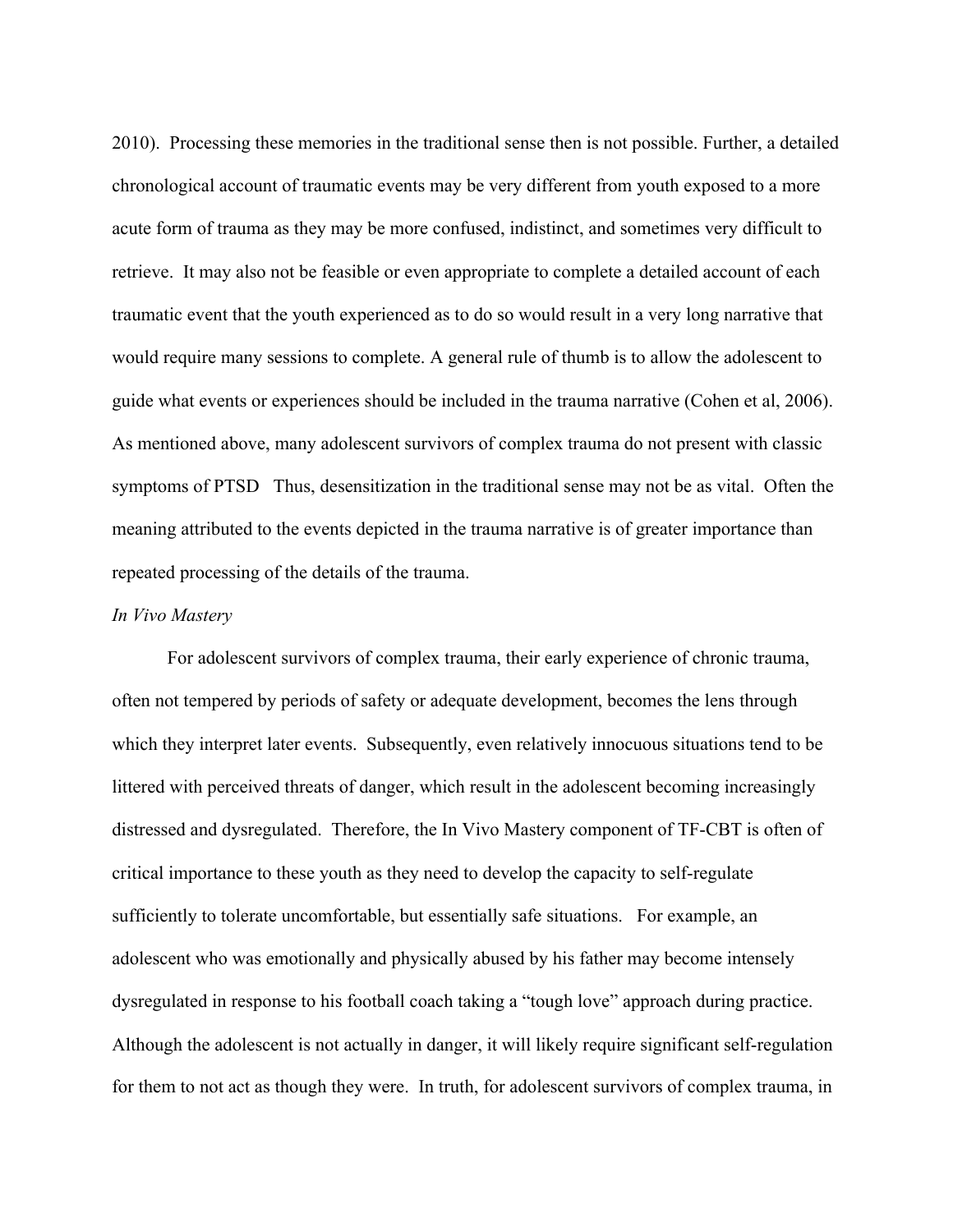vivo work often needs to be initiated early in treatment to facilitate the development of stability and engagement. However, following completion of trauma processing, the therapist and adolescent may develop a better understanding of what environmental cues are actually triggering the adolescent. Initially, it may have been clear what situations were distressing, but following trauma processing, the adolescent will likely develop a better understanding of why those situations have become triggers. This awareness may cause in vivo mastery work to become more successful as the adolescent will be able to use more targeted coping and problem solving strategies.

### *Conjoint Sessions*

As adolescent survivors of complex trauma often do not have access to a traditional caregiver, foster parents and case workers may be options to fill the caregiver role. However, these adolescents may not have a secure, trusting relationship with these individuals such that they may not wish to disclose details of their trauma history. They may also fear that the information disclosed could result in unintended consequences such as disrupting reunification with their biological parent. The therapist should not "force" a caregiver upon the adolescent for the sake of conjoint work. Instead the therapist and adolescent should collaborate on identifying possible individuals and exploring their involvement. It is the therapist's responsibility to ensure that the possible caregivers identified possess appropriate self-regulation skills and are capable of giving an appropriate, supportive response to the adolescent during conjoint sessions. Though the involvement of an appropriate caregiver is optimal, it should be made clear to the adolescent that they have the option of not involving a caregiver if they do not feel comfortable. *Enhancing Future Safety and Development*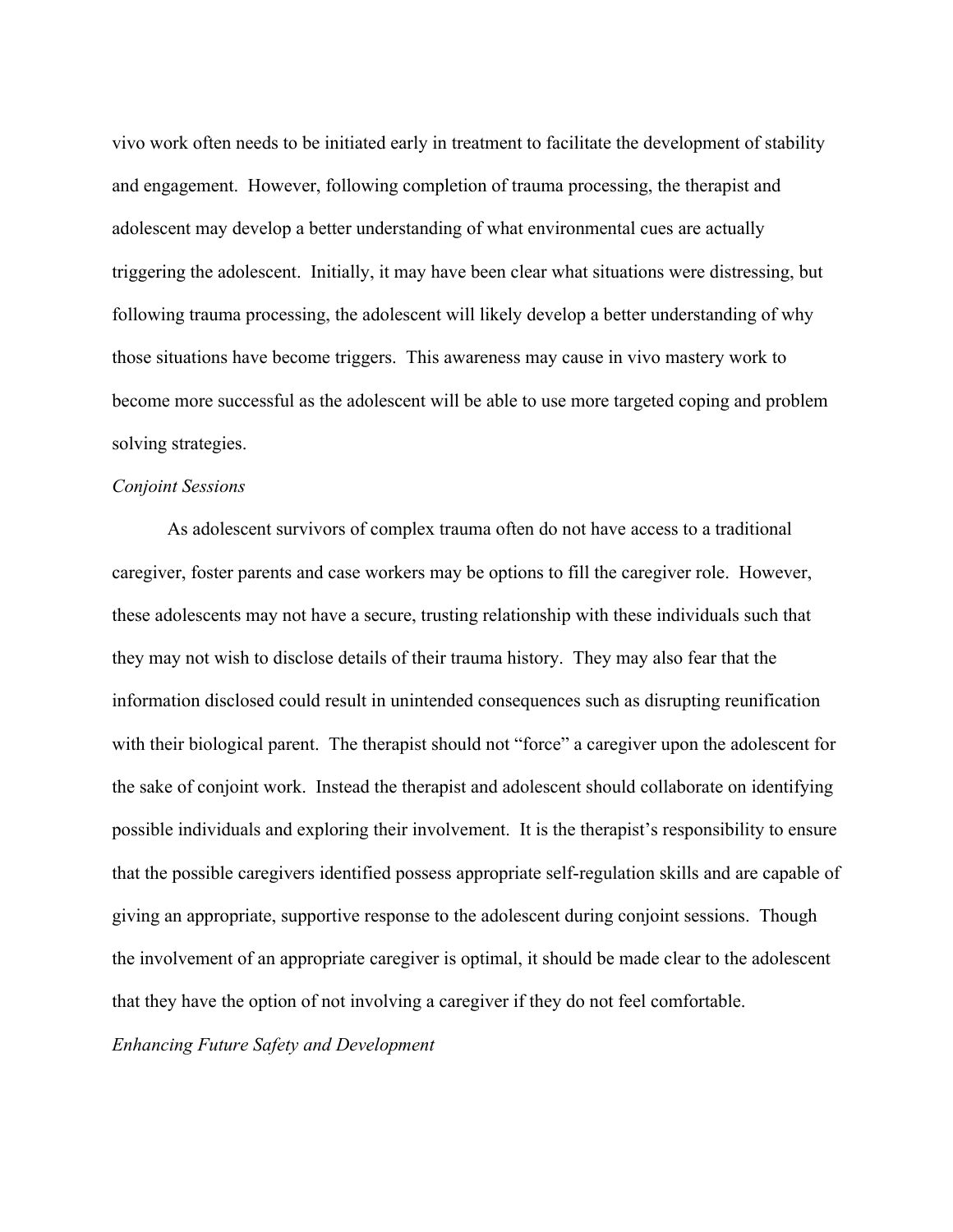With adolescent survivors of complex trauma, ongoing safety concerns continue to be important during the trauma narrative component. Despite the best efforts of the therapist, it is not possible to ensure that no safety concerns will arise after the processing of trauma memories has been initiated. It is necessary to occasionally discontinue trauma work if the adolescent is at risk (i.e., cutting their wrists following session). However, this is not ideal. A break from trauma processing should be done in a mindful manner. The therapist, adolescent, and caregiver (if applicable) should collaboratively reach an agreement to temporarily discontinue trauma processing work for a specified number of sessions. During that time period efforts are directed at helping the adolescent cope more effectively with the situation and working with the system to reduce risk (e.g., developing a safety plan with staff at the adolescent's residential facility). When sufficient stability has been established, trauma processing can resume.

#### *Completing Trauma Processing*

Processing the experience of complex trauma is a (forgive the pun) complex endeavor. The traumatic experiences of these youth often impact every facet of their life with seemingly unending ramifications. Therefore, determining when their traumatic experiences have been sufficiently processed is difficult. When PTSD symptoms become manageable, this phase of treatment is viewed as being complete (Cohen et al., 2006; Ford et al., 2005). The adolescent should be able to experience trauma cues without experiencing significant emotional or behavioral difficulties. They should be able to experience and recognize trauma memories and cues in the present, while being able to distinguish them as representations of past events and not indicative of current danger. The adolescent should also have a sense of meaning regarding their traumatic experiences. In essence, the goal is that the adolescent is able to identify their trauma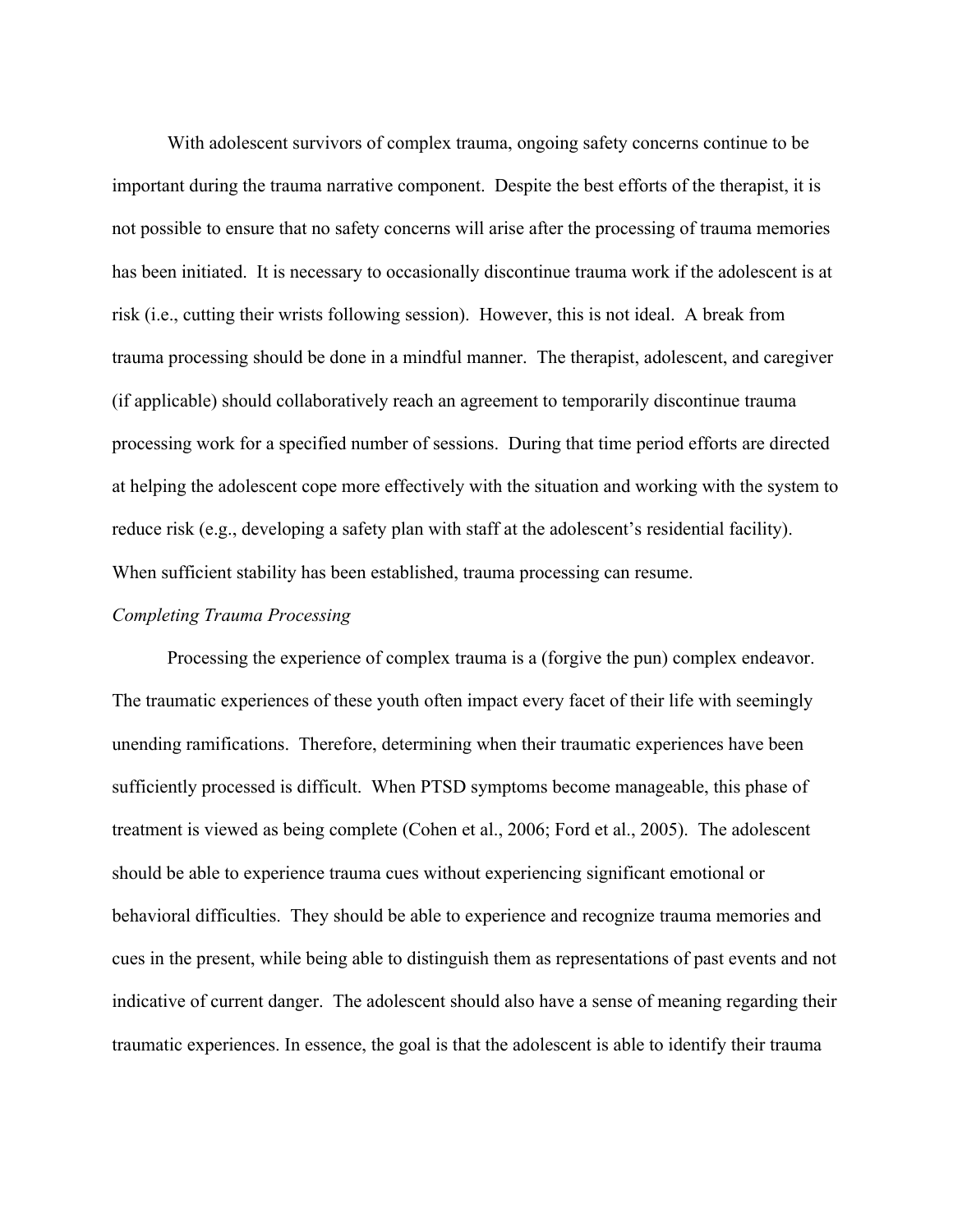exposure as only a part of their life rather than the totality of it, and as an experience from which they can learn and grow as they venture into a more hopeful future.

#### **Enhancing Future Safety and Development through TF-CBT**

#### *Psychoeducation*

As typically occurs in TF-CBT, Psychoeducation is an important aspect of enhancing future safety and development for adolescent survivors of complex trauma. The focus of this psychoeducation involves identifying and normalizing the various challenges that the adolescent will likely experience throughout their lives. It is important to discuss the potential for future trauma triggers that the adolescent may not have encountered yet (e.g., graduating from therapy, sexual activity, becoming a parent, the death of a parent). It is essential that these challenges are described as being a part of the normal, anticipated process of recovery and not indicative of regression or failure. For adolescent survivors of complex trauma this is very important, as they may be more likely to continue to experience chaotic, stressful situations after the completion of TF-CBT (e.g., residential care, foster placement, dangerous communities). Given the findings of the ACE study (Anda et al., 2006); it is also important to provide the adolescent with information regarding healthy lifestyle choices (e.g., diet, exercise, substance use) in an attempt to reduce the potential health risk factors associated with exposure to childhood adversity. Further, these youth never learned critical life skills. The adolescent will then also benefit from access to various life skill training opportunities including, applying and interviewing for jobs, financial budgeting, and housing options and be provided with information regarding various resources that may be available to them as adults (e.g., assisted living programs, support groups, government funded services and programs).

### *Parenting*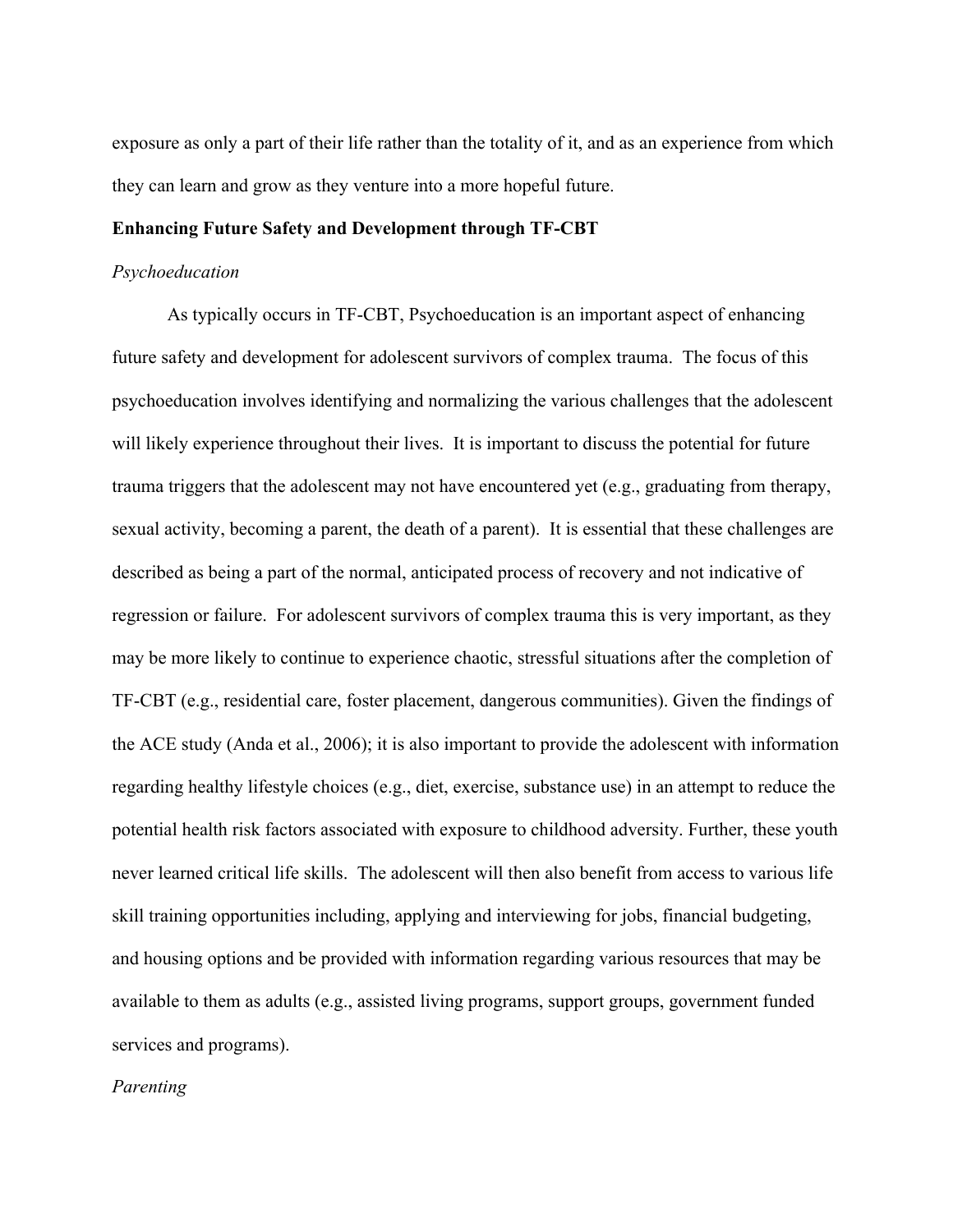Following trauma processing, it is important to assist the adolescent's caregiver and any relevant systemic entities in facilitating the adolescent's growth and development. It is helpful to work with caregivers to identify appropriate expectations and responsibilities for the adolescent as they move toward adulthood. Many caregivers have difficulty trusting the adolescent's capacity to handle new situations and may need encouragement to allow the adolescent more freedom and responsibility within appropriate limits. For adolescent survivors of complex trauma, especially those in the child welfare system, it is very important to help systemic entities focus on planning for the adolescent's future. Adolescents "aging out" of the system often experience abrupt changes in their placement status and the services they receive. It is vitally important that the therapist help the adolescent communicate their needs to appropriate systemic entities and work with those entities to help ensure that those needs are met. The therapist may also need to work with the caregiver and/or systemic entities to determine who the adolescent's support system will be when they reach majority status. Many youth who age out of the foster care system and no longer have contact with their biological family may find themselves isolated and lacking social support. Ensuring that the adolescent has at least one trusted individual to whom they can turn may be vital to their long-term well-being.

### *Relaxation, Affective Regulation, Cognitive Coping*

Here, the adolescent works to perfect their Relaxation, Affective Regulation, and Cognitive Coping skills and generalize them to a larger range of situations. At this point in treatment it is expected that the adolescent is poised to more fully participate in developmentally appropriate activities and take on new responsibilities (e.g., dating, employment, college). This combination of unfamiliar situations and increased expectations will likely be distressing for the adolescent. Therefore, coaching the adolescent to utilize the previously learned skills to better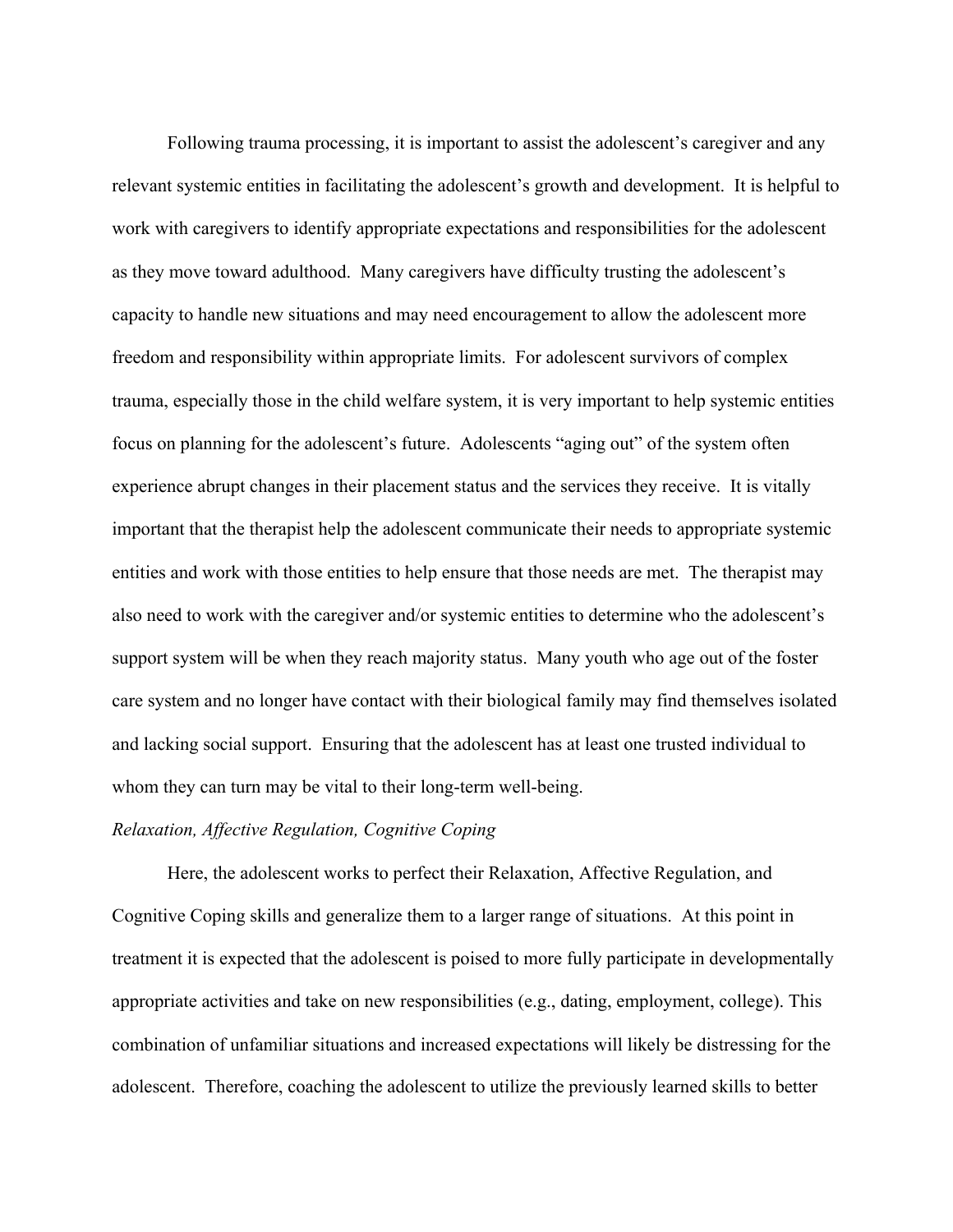cope with these situations is of paramount importance. Furthermore, given the future orientation of this component, time should also be spent on preparing the adolescent to use these skills in situations that they may encounter after therapy has been completed. For example, with an adolescent who is interested in having children in the future, the therapist may focus on increasing the adolescent's awareness of how self-regulation skills can be applied to parenting (e.g., remaining regulated when confronted by misbehavior).

#### *In Vivo Mastery*

As in traditional TF-CBT following the trauma narrative, In Vivo Mastery associated with future safety and development is largely devoted to increasing the adolescent's comfort level with potentially stressful or unfamiliar situations. In particular, the In Vivo Mastery component might be implemented if the adolescent's distress regarding a specific situation or activity was interfering with their ability to successfully engage in important life activities. For example, an adolescent who is fearful of using public transportation, yet will need to do so in order to hold a job, may be encouraged to engage in a process of systematic desensitization (e.g., riding the bus alone for gradually increasing lengths of time).

### *Conjoint Sessions*

When addressing future safety and development, conjoint sessions are intended to build upon the conjoint work completed during the earlier phases and to project that work into the future. Specifically, the focus is on increasing the caregiver's ability to successfully support and coach the adolescent through future life challenges. During this component the adolescent can share their goals and plans with the caregiver, who will have been coached by the therapist to provide an encouraging, supportive response to the adolescent's initiative. Subsequently, the adolescent and caregiver can work together to achieve the goals that have been set forth.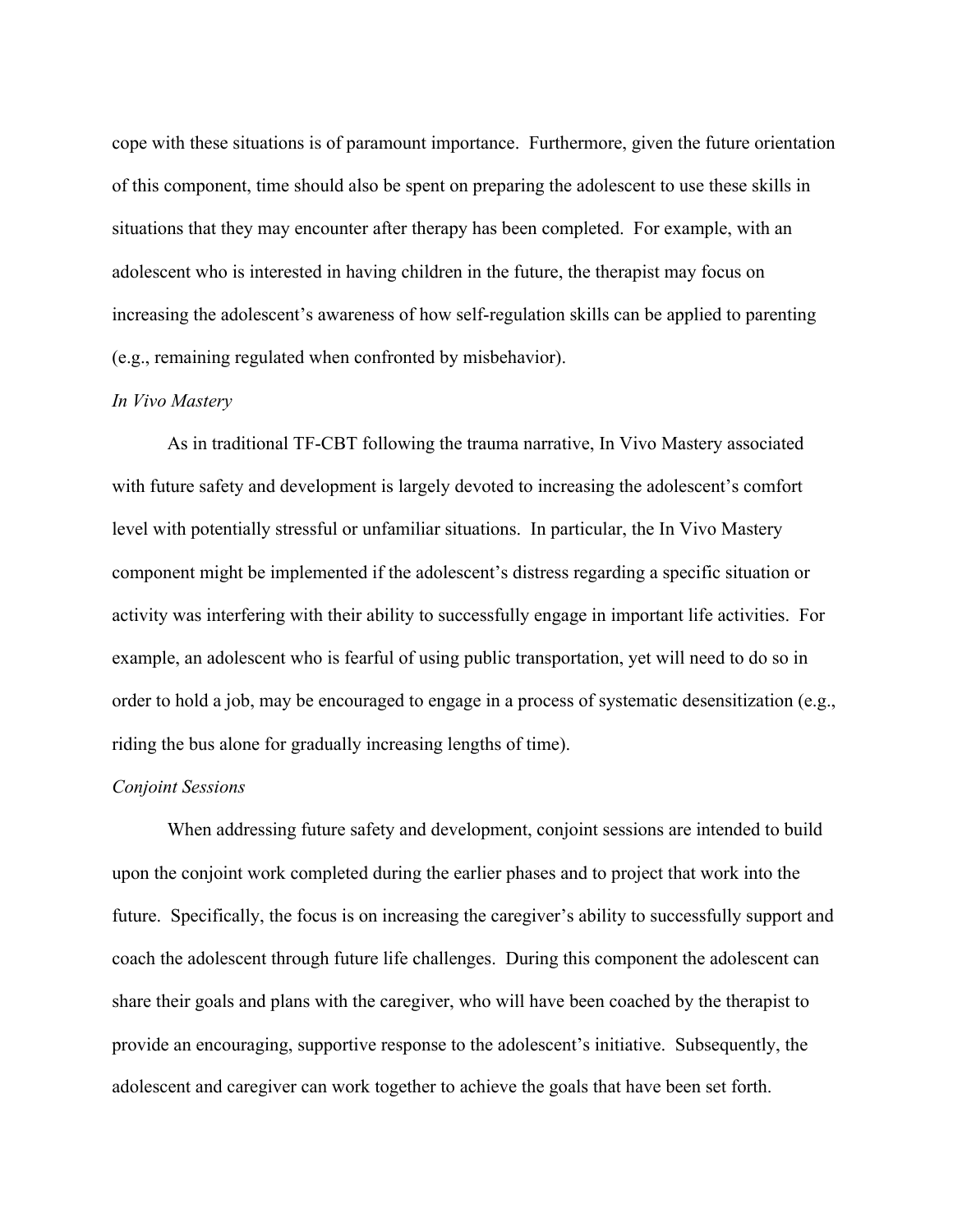### *Enhancing Future Safety and Development*

In essence, when working with adolescent survivors of complex trauma, the therapist is encouraged using all of the PRACTICE components to enhance future safety and development. However, given the increased risk of revictimization for adolescent survivors of complex trauma, it is essential to provide the adolescent with appropriate safety and prevention skills that can be applied to future life situations (e.g., dating, moving away from home). As in traditional TF-CBT, this component focuses on the primary safety/prevention skills of danger awareness, assertiveness, problem-solving, and seeking help. It is essential to provide these adolescents with information regarding healthy relationships and sexuality. Psychoeducation can also be provided to help the adolescent understand some of the factors associated with complex trauma that may increase their risk of revictimization (e.g., substance abuse, poor interpersonal boundaries, impulsive decision making). Previously learned self-regulation and problem-solving skills can then be reviewed in the context of addressing these risk factors for revictimization.

The therapist can also help the adolescent begin to identify potential goals for their future. Ideally, the adolescent can utilize the lessons they have learned from their past to identify what they would like their future life to look like. For example, an adolescent who expressed anger that they were not better protected might show interest in a career in law enforcement. An adolescent who grew up in the foster care system might set a goal of being a successful parent who retains custody of their children. During this process the therapist may also identify inaccurate or unhelpful beliefs that the adolescent has about their future (e.g., I can't wait to have kids, because then I'll have someone who'll always love me). As during the trauma narrative component, the therapist should assist the adolescent in testing the accuracy and helpfulness of these thoughts and developing more balanced beliefs.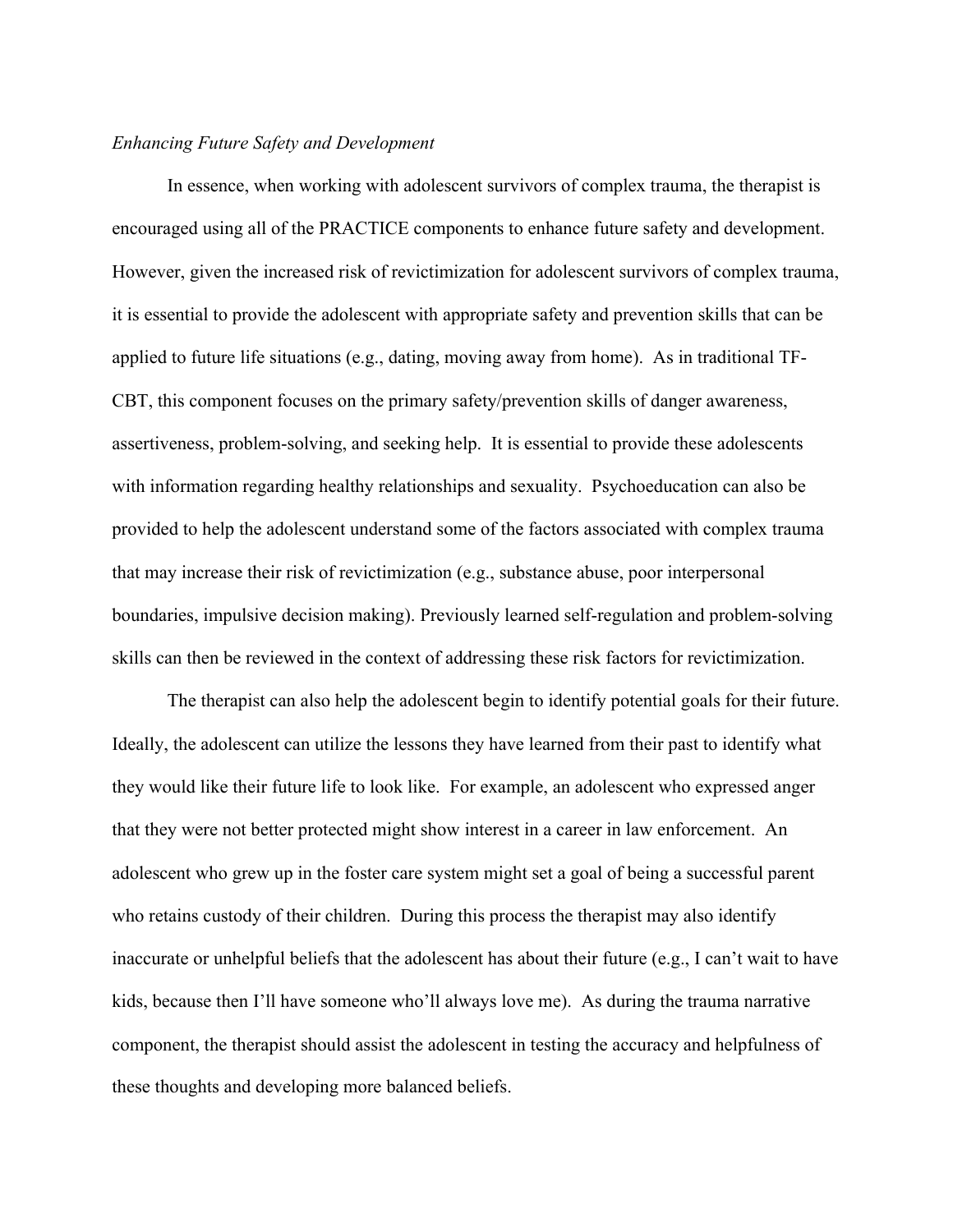### *Ending Treatment*

In light of the adolescent's interpersonal experiences, the termination of the therapeutic relationship is very important. This may be their first healthy "goodbye" experience. The therapist should then plan for this early in treatment and revisit as necessary throughout. Termination may trigger feelings of loss or abandonment. Ideally the therapist can help the adolescent process their feelings about this and recognize how the end of this relationship is different from previous experiences. The conclusion of treatment should occur in a predictable manner, over which the adolescent has some appropriate control (e.g., picking the activity for the final session). The therapist should present termination as an achievement. The notion that the therapeutic relationship continues after the end of sessions, albeit in a different form, is also an important concept. Given the attachment-related difficulties of this population, providing concrete examples of this continued relationship (e.g., giving the adolescent a photograph of the therapist and adolescent together) are particularly helpful. Genuine disclosure of the therapist's feelings regarding the end of treatment can also be appropriate and beneficial; modeling appropriate expression of feelings associated with the completion of treatment (e.g., sadness, pride, hope) and the ability to maintain a mental representation of the therapeutic relationship (e.g., stressing that the therapist will not forget the adolescent) are keys to successful termination. **Conclusions**

Most clinicians advocate for the use of a phase-based approach for complex trauma (Herman, 1992; Courtois, 2008; Ford et al., 2005). TF-CBT is the most researched evidencedbased practice for treating children and adolescents exposed to traumatic events (Cohen, 2010). Furthermore, as demonstrated in this chapter, the TF-CBT model is consistent with a phasebased approach to the treatment of complex trauma. Specifically, the PRACTICE components,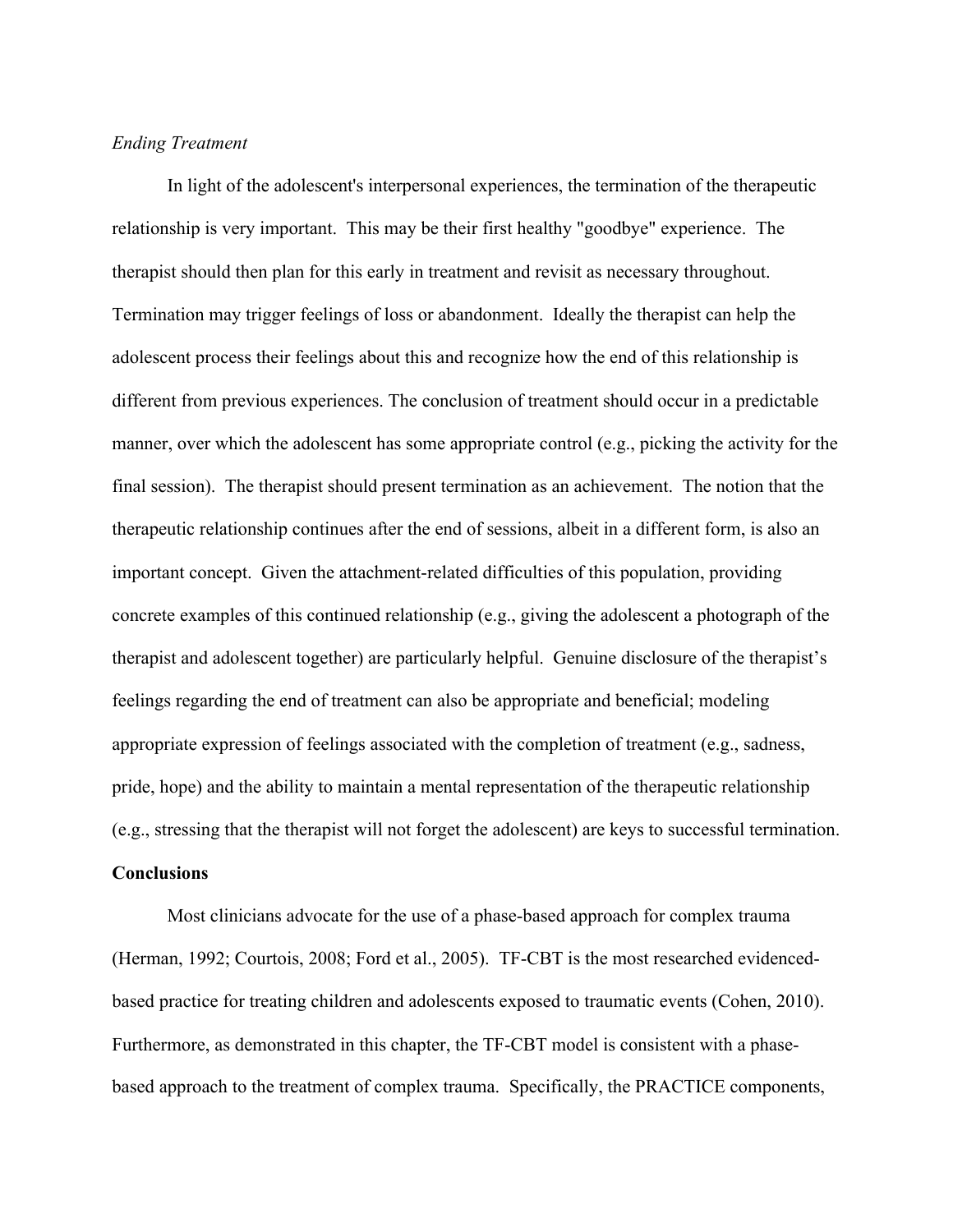with appropriate adaptation, can be implemented to enhance stability, safety, and engagement, to facilitate the processing of traumatic memories, and to aid in the development of a healthy, balanced, "post-trauma" future for the adolescent survivor of complex trauma. Thus, it seems wise to consider such a well supported therapeutic model when addressing the mental health needs of complexly traumatized adolescents.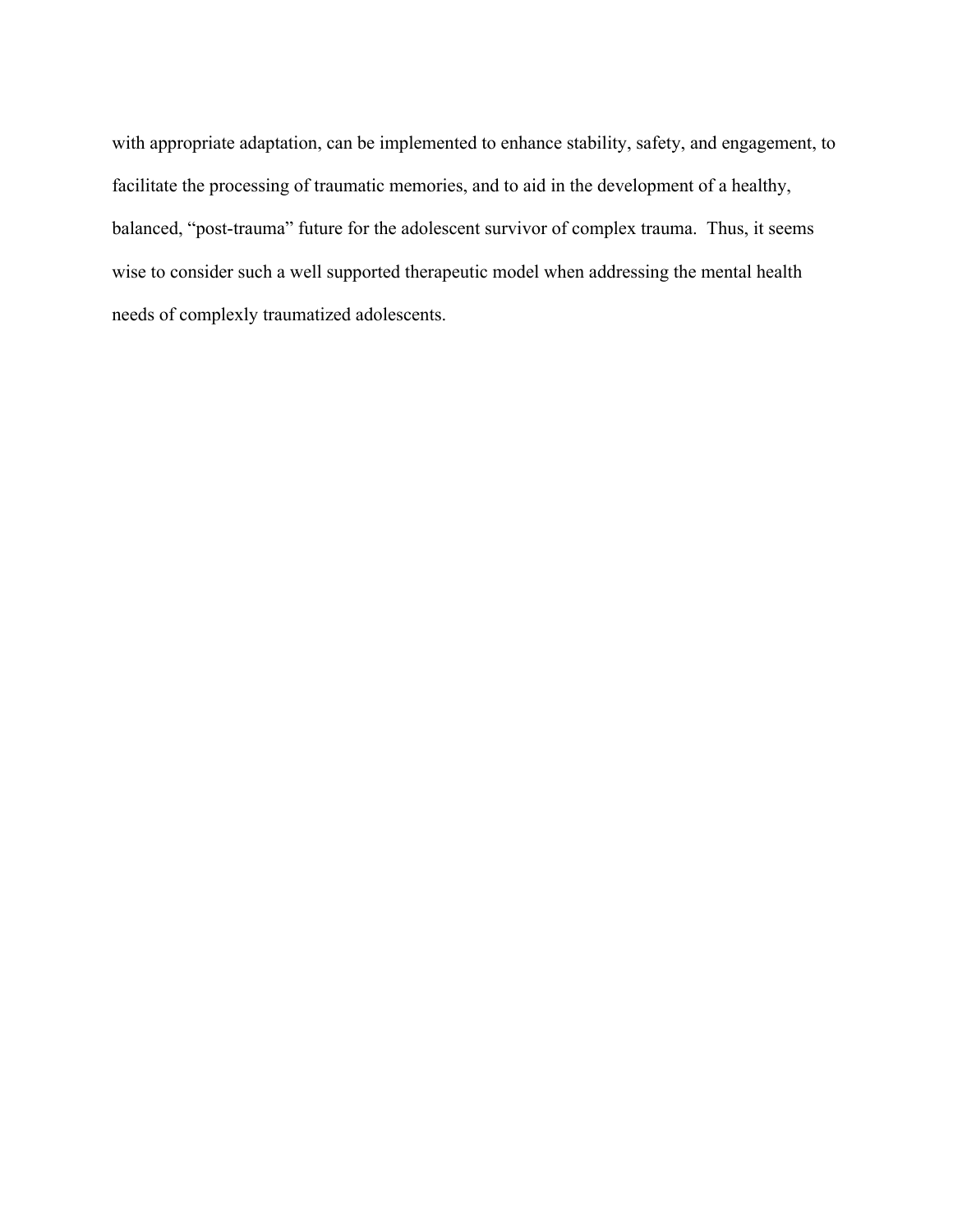#### **References**

- Achenbach, T.M., & Rescorla, L.A. (2001). Manual for the ASEBA School-Age Forms & Profiles. Burlington, VT: University of Vermont, Research Center for Children, Youth, & Families.
- Anda, R. F., Felitti, V. J., Bremner, J. D., Waker, J. D., Whitfield, C., Perry, B. D., Dube, S. R., W. H. Giles. (2006). The enduring effects of abuse and related adverse experiences in childhood: A convergence from neurobiology and epidemiology. *European Archives of Psychiatry Clinical Neuroscience, 256,* 174-186. doi: 10.1007/s00406-005-0624-4

Bowlby, J. (1980). *Attachment and loss, Vol. 3*. New York, NY: Basic Books.

- Briere, J. (1996a). *Therapy for Adults Molested as Children, Second Edition, Expanded and Revised*. New York: Springer Publishing Co.
- Briere, J. (1996b). Trauma Symptom Checklist for Children (TSCC) Professional Manual. Odessa, FL: Psychological Assessment Resources.
- Briere, J. (2002). Treating adult survivors of severe childhood abuse and neglect: Further development of an integrative model. In J.E.B. Myers, L. Berliner, J. Briere, C.T. Hendrix, T. Reid, & C. Jenny (Eds.), The APSAC handbook on child maltreatment (2nd ed., pp. 175–202). Newbury Park, CA: Sage.
- Briere, J., & Scott, C. (2006). *Principles of trauma therapy: a guide to symptoms, evaluation, and treatment.* Thousand Oaks: Sage Publications, Inc.
- Briere, J. & Spinazzola, J. (2005). Phenomenology and psychological assessment of complex posttraumatic stress. *Journal of Traumatic Stress*, *18*(5), 401-412. doi: 10.1002/jts.20048

Butcher, J. N., Williams, C. L., Graham, J. R., Archer, R. P., Tellegen, A., Ben-Porath, Y.S., &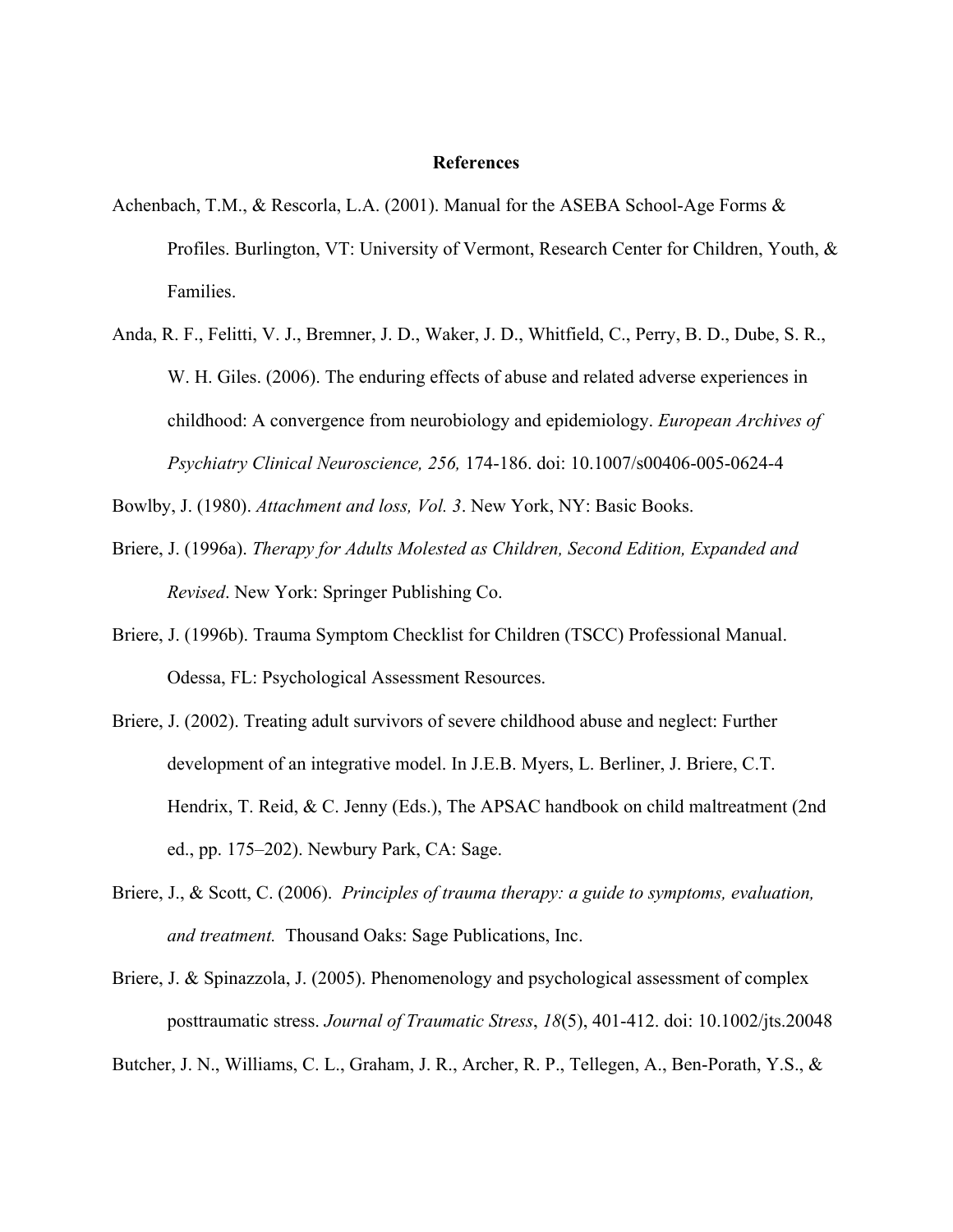Kaemmer, B. (1992). Minnesota Multiphasic Personality Inventory- Adolescent Version (MMPI-A): Manual for administration, scoring and interpretation. Minneapolis, MN: University of Minnesota Press.

- Cook, A., Blaustein, M., Spinazzola, J., & van der Kolk, B. A. (Eds.) (2003). *Complex trauma in children and adolescents.* National Child Traumatic Stress Network. http://www.NCTSNet.org.
- Cook, A., Spinazzola, J., Ford, J., Lanktree, C., Blaustein, M., DeRosa, R., Hubbard, R., Kagan, R., Liautaud, J., Mallah, K., Olafson, E., & van der Kolk, B. (2005). Complex Trauma in children and adolescents. *Psychiatric Annals*, 35(5), 390-398.
- Cohen. J. A., Bukstein, O., Walter, H., Benson, R. S., Chrisman, A. et al., (2010). Practice parameter for the assessment and treatment of children and adolescents with posttraumatic stress disorder. *Journal of the American Academy of Child & Adolescent Psychiatry, 49*(4), 414-430. doi: 10.1097/00004583-201004000-00021
- Cohen, J. A., Mannarino, A. P., & Deblinger, E. (2006). *Treating trauma and Traumatic Grief in Children and Adolescents*. New York: Guilford Press.
- Conners, C. K. (2008). *Conners Comprehensive Behavior Rating Scale Manual.* Toronto, Ontario, Canada: Multi-Health Systems.
- Courtois, C.A. (1999). Recollections of sexual abuse: Treatment principles and guidelines. New York: W.W. Norton.
- Courtois, C. A. (2004). Complex Trauma, complex reactions: assessment and treatment. *Psychotherapy: Theory, Research, Practice, Training, 41*(4), 412-425. doi 10.1037/1942- 9681.S.1.86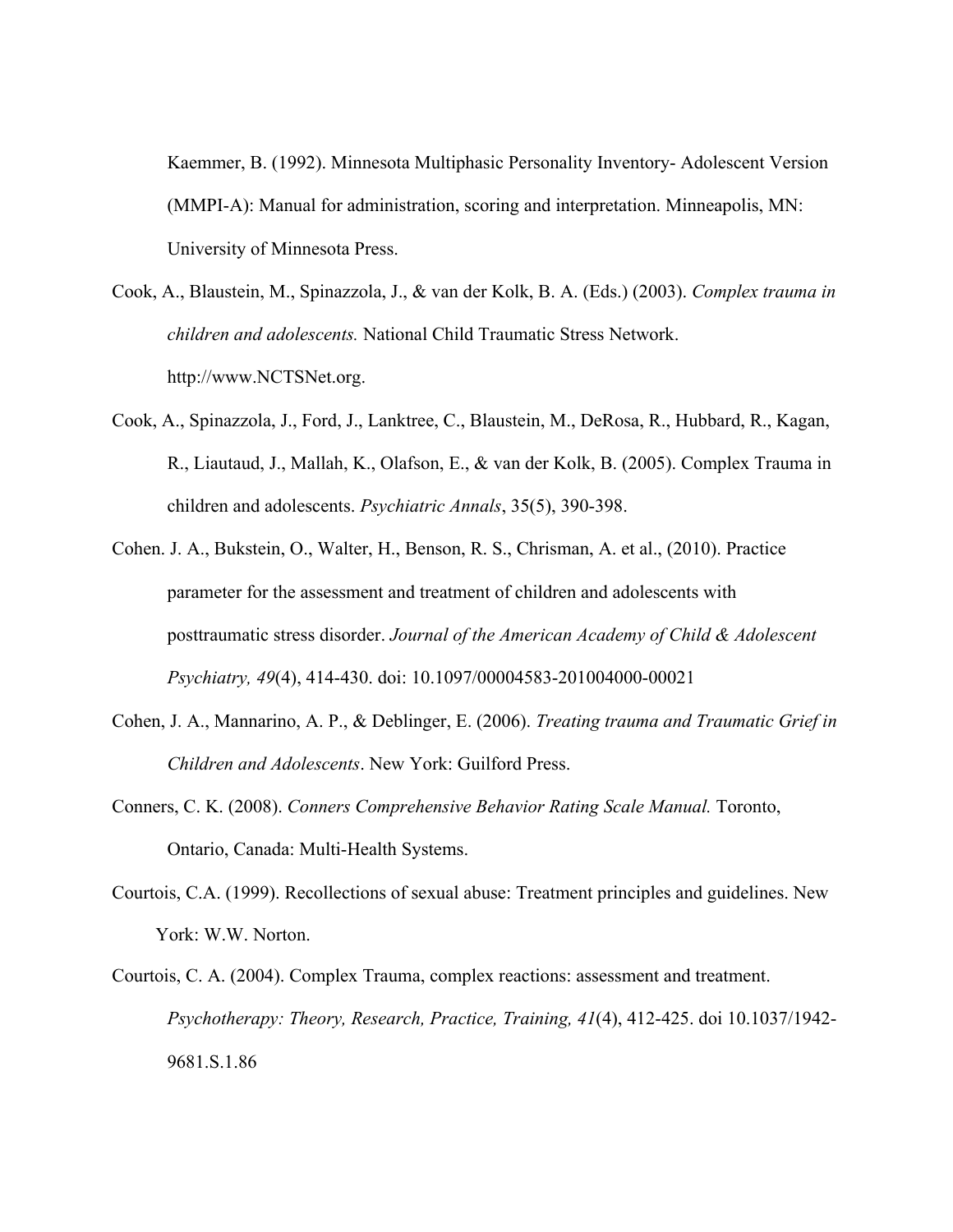- Finkelhor, D., Ormrod, R. K., Turner, H. A. (2007). Poly-victimization: A neglected component in child victimization. *Child Abuse & Neglect*, 31, 7-26. doi: 10.1016/j.chiabu.2006.06.008
- Finkelhor, D., Ormrod, R. K., Turner, H. A. (2009). Lifetime assessment of poly-victimization in a national sample of children and youth. *Child Abuse & Neglect,* 33, 403-411. doi: 10.1016/j.chiabu.2008.09.012

Ford, J. D. (2005). Treatment implications of altered affect regulation and information processing

following child maltreatment. *Psychiatric Annals*, 35(5), 410-419.

- Ford, J. D., Courtois, C. A., Steele, K., van der Hart, O., & Mijenhuis, E. R. S. (2005). Treatment of complex posttraumatic self-dysregulation. *Journal of Traumatic Stress, 18*(5), 437- 447. doi: 10.1002/jts.20051
- Green, E. J., Crenshaw, D. A., & Kolos, A. C. (2010). Counseling children with preverbal trauma. *International Journal of Play Therapy*, 19(2), 95-105. doi: 10.1037/a0017667
- Herman, J. L. (1992). Complex PTSD: A syndrome in survivors of prolonged and repeated trauma. *Journal of Traumatic Stress*, *5*, 377-391.
- Pearlman, L. A. & Courtois, C. A. (2005). Clinical applications of the attachment framework: Relational treatment of complex trauma. *Journal of Traumatic Stress, 18*(5), 449-459. doi: 10.1002/jts.20052
- Pelcovitz, D., van der Kolk, B. A., Roth, S., Mandel, F., Kaplan, S., Resick, P. (1997). Development of a criteria set and a structured interview for disorders of extreme stress (SIDES). *Journal of Traumatic Stress*, *10*(1), 3-16.